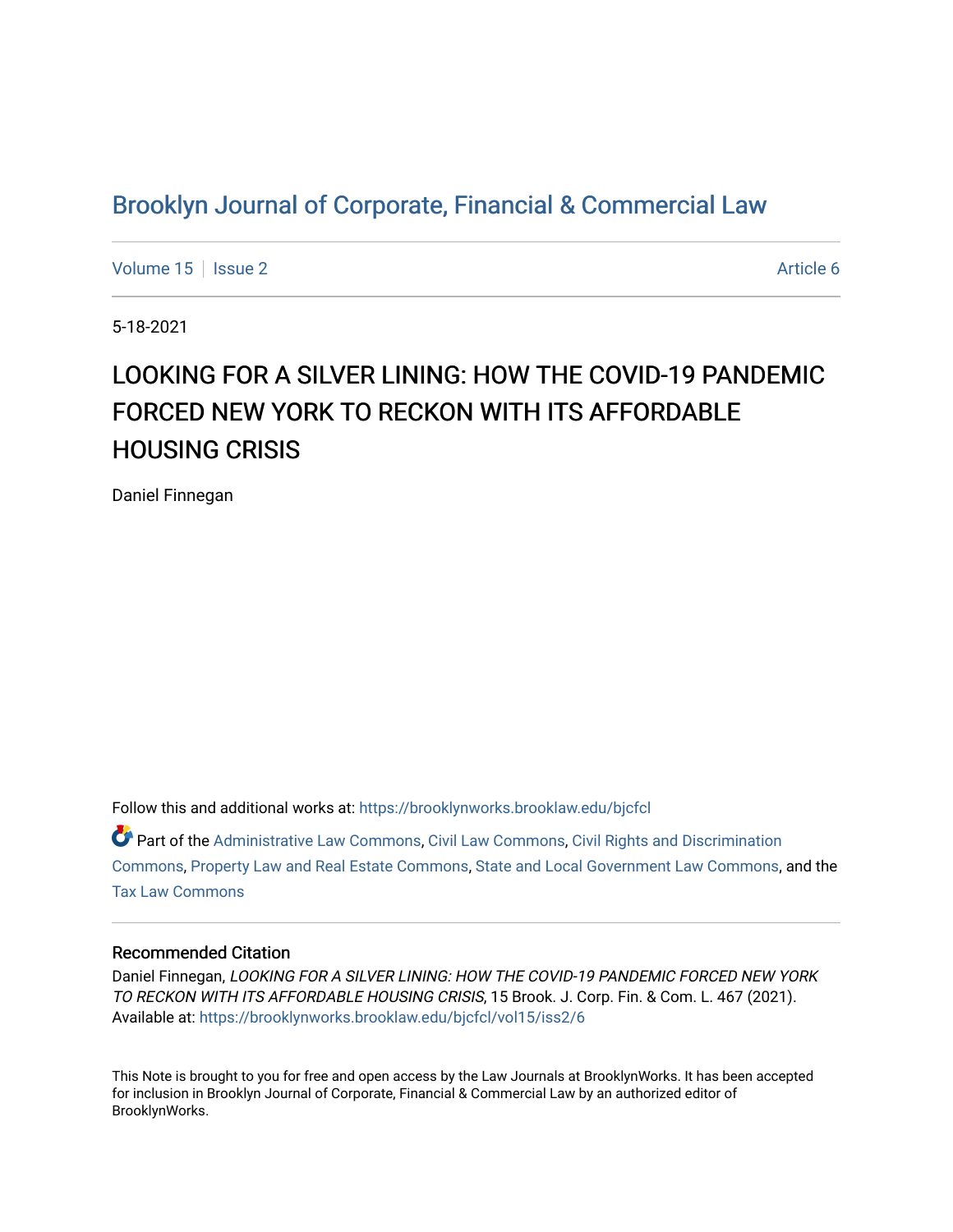# LOOKING FOR A SILVER LINING: HOW THE **COVID-19 PANDEMIC FORCES NEW YORK TO** RECKON WITH ITS AFFORDABLE HOUSING **CRISIS**

#### ABSTRACT

Since the Great Depression, the United States government has failed to find an adequate remedy to a nationwide housing shortage amongst low- and moderate-income individuals and families. The COVID-19 public health crisis has exacerbated this ongoing, nation-wide housing crisis, and has highlighted the racial inequities present in our housing market. Furthermore, it has pushed New York State's residential housing market into a uniquely precarious position. Dramatic legislation is required at the state level to address the housing crisis caused by the massive growth in income-insecure and housing-insecure individuals that resulted from the pandemic, as well as the widespread departure of high-earning individuals out of the city. Despite the recent federal and state-wide moratoriums on evictions, further action is needed at the state level to address pernicious, exclusionary practices creating these housing shortages. By following the leads of other jurisdictions attempting to remedy their own housing crises, New York State should preempt local government restrictions on new developments, and further incentivize property owners to convert their housing into affordable units. Given the number of vacant market-rate units in New York City as well as the ongoing suburban housing boom, the real estate market is particularly ripe for New York State to remedy longstanding inequities and injustices.

#### INTRODUCTION

"Fair housing for all—all human beings who live in this country—is now part of the American way of life."<sup>1</sup>

New York State has long been at the center of the conversation around the failures of the United States' housing system.<sup>2</sup> In particular, New York City has a long, storied history of enacting some of the largest and most progressive housing measures in the nation.<sup>3</sup> These measures, while significant in their scale and their ideology, have inadequately met the city's

<sup>1</sup>. See VICKI BEEN, DEP'T FOR HOUSING AND ECON. DEV., WHERE WE LIVE NYC 4 (2020) (quoting Lyndon B. Johnson's proclamation after he enacted the Fair Housing Act of 1968).

<sup>2.</sup> Nicholas Dagen Bloom & Matthew Gordon Lasner, AFFORDABLE HOUSING IN NEW YORK: THE PEOPLE, PLACES AND POLICIES THAT TRANSFORMED A CITY 1–8 (2016) (discussing the stark contrast between New York's crowded, substandard, costly housing, and the "aggressive responses by reformers" working to fix these conditions).

<sup>3</sup>. Id. at 6–8.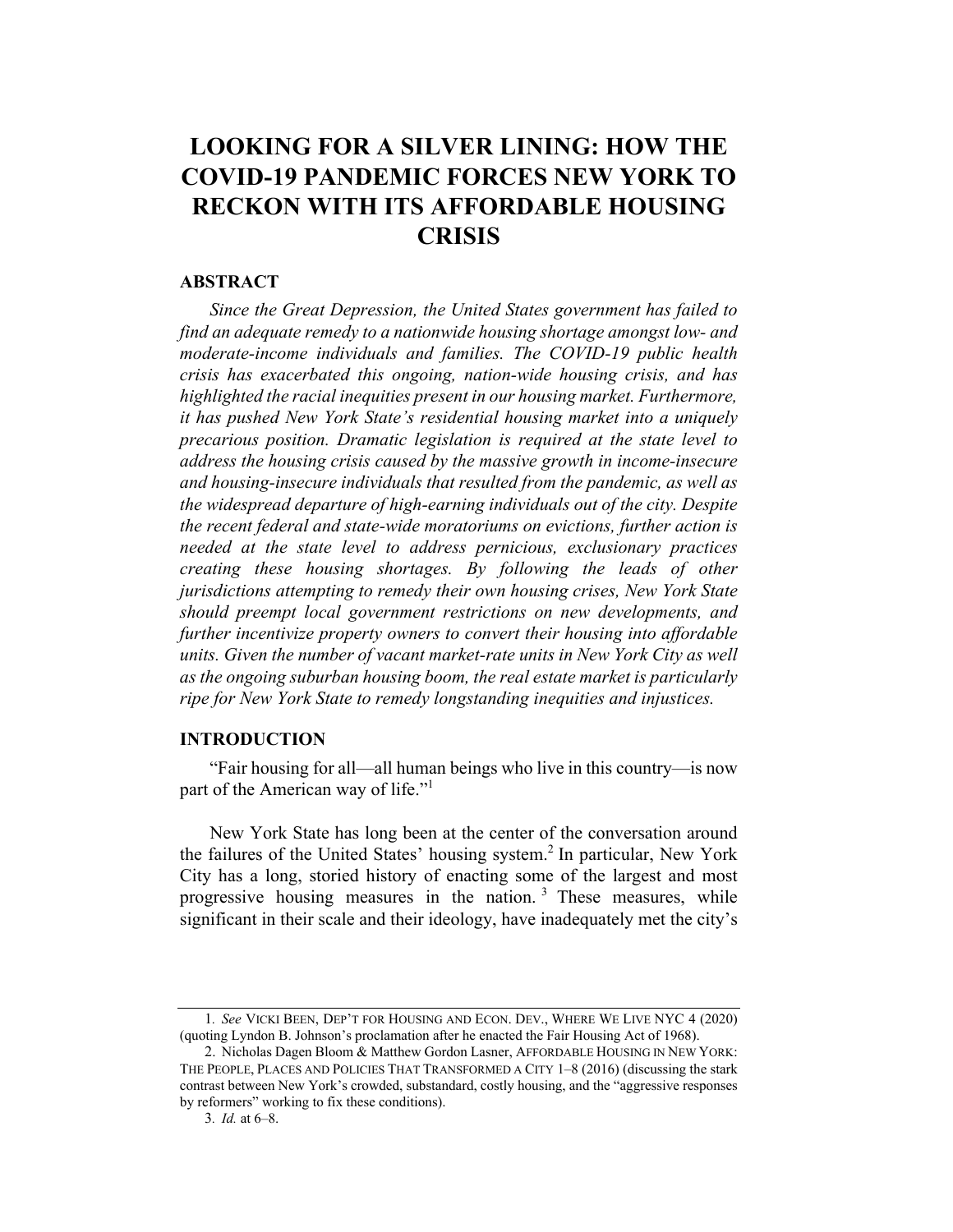housing demand,<sup>4</sup> and in some instances actually perpetuated New York State's history of segregation.<sup>5</sup> That history of economic and racial segregation dates back to the post-war suburban construction boom,<sup>6</sup> and the racially-restrictive covenants included in these newly-developed suburbs.<sup>7</sup> Recently, judiciaries and legislatures at the state and local level have attempted to address housing discrimination within their jurisdictions.<sup>8</sup> However, these measures have largely been performative and fail to adequately address the problem.

The onset of the COVID-19 pandemic has only further exacerbated these inequalities.<sup>9</sup> While recent federal and state legislation provides low and middle-class residents with the tools to cope with certain short-term impacts of COVID-19,  $^{10}$  the various economic effects of the pandemic are nevertheless propelling hundreds of thousands of low-income New Yorkers into debt and housing insecurity.<sup>11</sup> Additionally, further compounding the

6. See Purnell & Theoharis, supra note 5; see also Bruce Lambert, Rethinking the Nation's First Suburb, N.Y. TIMES (Dec. 25, 2005), https://www.nytimes.com/2005/12/25/nyregion/ nyregionspecial2/rethinking-the-nations-first-suburb.html.

<sup>4.</sup> Luis Ferré-Sadurní, The Rise and Fall of New York Public Housing: An Oral History, N.Y. TIMES (July 9, 2018), https://www.nytimes.com/interactive/2018/06/25/nyregion/new-york-citypublic-housing-history.html.

<sup>5</sup>. See, e.g., Brian Purnell & Jeanne Theoharis, How New York City Became the Capital of the Jim Crow North, WASH. POST (Aug. 23, 2017, 6:00 AM), https://www.washingtonpost. com/news/made-by-history/wp/2017/08/23/how-new-york-city-became-the-capital-of-the-jimcrow-north/.html; Joy Resmovits, The Nation's Most Segregated Schools Aren't Where You Think They'd Be, HUFFINGTON POST (Mar. 26, 2014, 11:01 AM), https://www.huffpost.com/entry/newyork-schools-segregated\_n\_5034455; Sally Goldenberg, 50 years after Fair Housing Act, New York City still struggles with residential segregation, POLITICO (Apr. 23, 2018), https://www.politico.com/states/new-york/albany/story/2018/04/23/50-years-after-fair-housingact-new-york-city-still-struggles-with-residential-segregation-376170.

<sup>7.</sup> See generally RICHARD ROTHSTEIN, THE COLOR OF LAW: A FORGOTTEN HISTORY OF HOW OUR GOVERNMENT SEGREGATED AMERICA at 78 (2017) (examining the lasting social and economic effects of the post-war housing boom, and the role government policies played in both establishing and exacerbating segregation).

<sup>8.</sup> U.S. ex rel. Anti-Discrimination Ctr. of Metro N.Y., Inc. v. Westchester Cty., N.Y., 712 F.3d 761, 767-770 (2d Cir. 2013) (employing the federal False Claims Act to enforce a County's previously agreed-to obligation to develop affordable housing); Mhany Mgmt., Inc. v. Cty. of Nassau, 819 F.3d 581 (2d Cir. 2016) (finding that a local municipality's zoning ordinance violated the disparate-treatment provision of the Federal Housing Authority); Daniel Hampton, Nassau Unveils New Anti-Housing Discrimination Plan, PATCH (Nov. 22, 2019), https://patch.com/newyork/mineola/nassau-unveils-new-anti-housing-discrimination-plan.

<sup>9.</sup> Oksana Mironova & Thomas J. Waters, A sudden shock to an overburdened system: NYC housing & COVID-19, CSSNY (Apr. 6, 2020), https://www.cssny.org/news/entry/nyc-housingcovid-19.

<sup>10</sup>. See, e.g., Coronavirus Economic Stabilization (CARES Act), 15 U.S.C. §§ 9057, 9058 (2020) (providing for a temporary moratorium on eviction filings and providing for forbearance of residential mortgage loan payments for multifamily properties with federally backed loans).

<sup>11.</sup> CUNY GRADUATE SCH. OF PUB. HEALTH AND HEALTH POLICY, COVID-19 SURVEY OF NEW YORK CITY RESIDENTS (2020).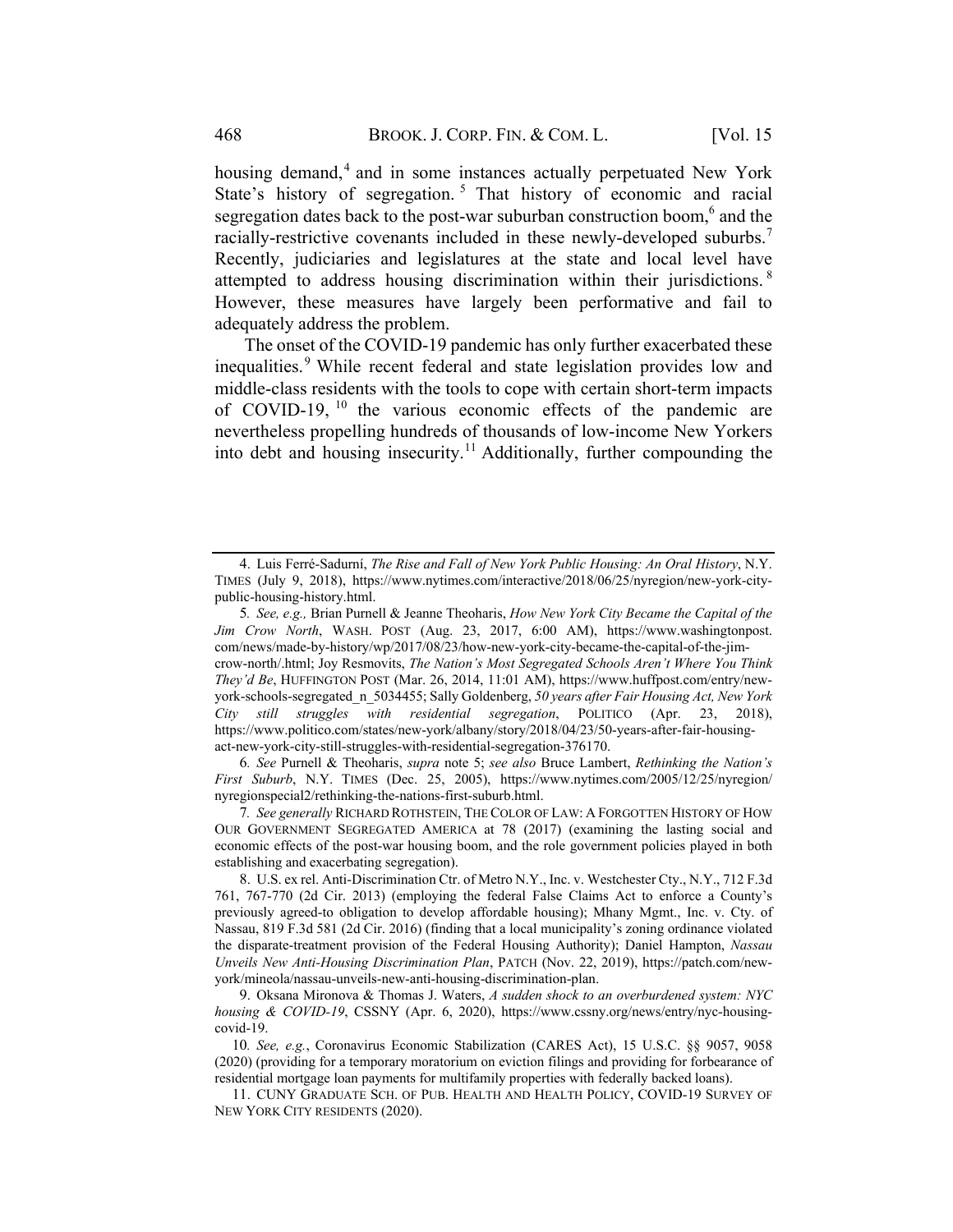issue are the thousands of wealthy New Yorkers who fled the city<sup>12</sup> and created a suburban housing boom in the "outer-boroughs" of New York.<sup>13</sup> This inflated the real estate market, <sup>14</sup> and further segregated New York City's suburbs. 15

Despite millions of New Yorkers feeling the pandemic's impact,  $^{16}$  it also provides the state with a unique opportunity to remedy long-standing inequities in the housing market. As federal funding for existing affordable housing programs continues to dwindle each year,  $17$  the New York State legislature should look to other jurisdictions for the creative solutions needed to craft a proactive remedy for the state's housing needs. Just as the Great Depression caused lawmakers to expand the government's role in the provision and financing of housing, the combined influence of the Black Lives Matter movement and the economic impact of the COVID-19 pandemic has forced lawmakers to reconsider the government's role in providing for the housing needs of low-income Americans.

In Part I, this Note will examine the history of the housing crisis in the United States, and how actions taken by federal, state, and local governments have worked to create our current, flawed system. Part II examines the economic effects of COVID-19, the government's response, and the suburban housing boom that consequently occurred. Next, Part III details specific remedies that other states and municipalities instituted to mitigate the housing crisis and the positive steps that New York has taken. Lastly, Part IV will propose certain measures the New York legislature must take to adequately combat both the effects of COVID-19 and the long-standing inequities present in the current housing system.

<sup>12</sup>. See, e.g., Joshua Chaffin, New York City Lite: after coronavirus, will business flock to the suburbs?, FIN. TIMES (Aug. 16, 2020), https://www.ft.com/content/87bf5383-dbcb-48d6-928f-18371c55425b.

<sup>13.</sup> Graham Rapier, Sales of pricey New York City apartments plunge as the suburbs become cool again, BUS. INSIDER (Aug. 8, 2020), https://www.businessinsider.com/nyc-apartment-salesplunge-coronavirus-new-york-exodus-suburbs-connecticut-2020-8; Lisa Prevost, 5 Ways the Coronavirus Has Changed Suburban Real Estate, N.Y. TIMES (July 17, 2020), https://www.nytimes.com/2020/07/17/realestate/coronavirus-suburbs-real-estate.html. In this Note, the "outer-boroughs" refers to Nassau, Suffolk, and Westchester Counties.

<sup>14.</sup> Graham Rapier, Sales of pricey New York City apartments plunge as the suburbs become cool again, BUS. INSIDER (Aug. 8, 2020), https://www.businessinsider.com/nyc-apartment-salesplunge-coronavirus-new-york-exodus-suburbs-connecticut-2020-8.

<sup>15.</sup> Talmon Joseph Smith, New York is Dead … to Whom? We've Seen New York's White Flight Before, THE ATLANTIC (Aug. 26, 2020), https://www.theatlantic.com/culture/archive/2020/08/ new-york-dead-to-whom/615673/.

<sup>16</sup>. See Mironova & Waters, supra note 9; see also, The Coronavirus in New York, by the numbers, CITY & STATE N.Y. (Feb. 18, 2021), https://www.cityandstateny.com/articles/politics /new-york-state/new-coronavirus-numbers.html.

<sup>17</sup>. See NATIONAL LOW-INCOME HOUSING COALITION, CHANGING PRIORITIES: THE FEDERAL GOVERNMENT AND HOUSING ASSISTANCE, 1976–2007, (2002), https://nlihc.org/library/other/ periodic/changing-priorities-1976-2007.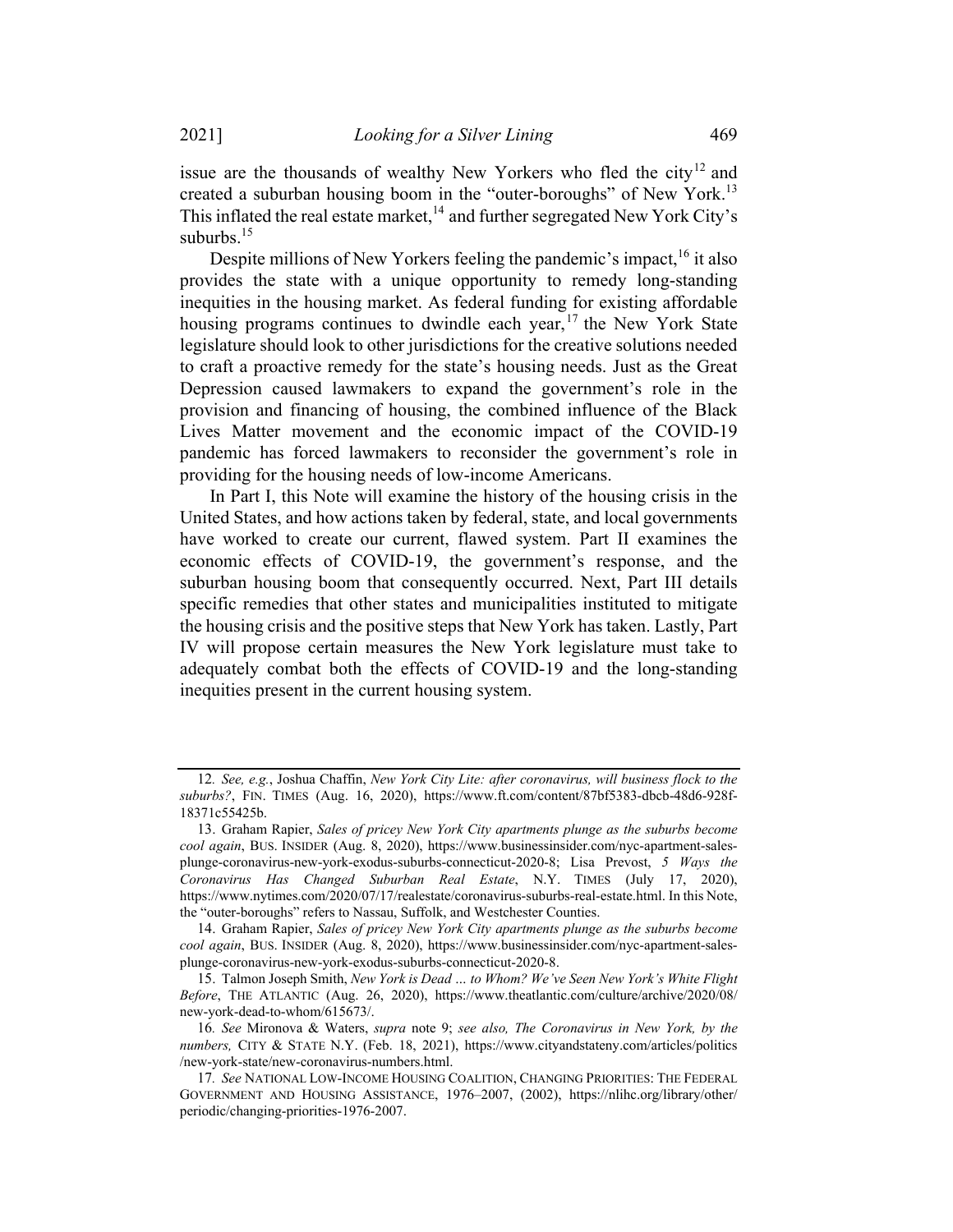# I. THE HISTORY OF ZONING: INVISIBLE LINES THAT DIVIDE OUR NEIGHBORHOODS

In 1926, the United States Supreme Court presided over two landmark cases that forever altered the racial composition of American cities and suburbs.<sup>18</sup> In *Village of Euclid v. Ambler Realty Co.*, the Supreme Court ruled that local governments hold the power to implement zoning ordinances through their police power so long as the ordinance serves the public's best interest. <sup>19</sup> While not explicitly racial in their description, the local governments of upper-class municipalities have used the powers granted to them under Euclid to implement zoning ordinances that exclude low-income residents  $20$  and ultimately maintain racial segregation. <sup>21</sup> In Corrigan v. Buckley, the Supreme Court authorized the use of racially-restrictive covenants in housing deeds.<sup>22</sup> During a period of unprecedented government intervention in the housing market, local governments, under Euclid excluded low-income residents from moving in.<sup>23</sup> Additionally, under Corrigan, individual citizens dictated the future owners of their homes based on race. While *Corrigan* was overturned 22 years later,<sup>24</sup> private, raciallyrestrictive agreements remained in effect until the Fair Housing Act of 1968 made them unlawful. $25$ 

The combined effect of these two Supreme Court decisions was to establish predominantly white towns, populated with single-family homes,  $^{26}$ that possessed the power to prevent the development of any multi-family dwellings, including apartments, duplexes, and additional dwelling units

<sup>18</sup>. See CLEMENT VOSE, CAUCASIANS ONLY: THE SUPREME COURT, THE NAACP AND THE RESTRICTIVE COVENANT CASES 17-18, 51-52 (Berkeley: University of California Press, 1959) (detailing the role racially-restrictive covenants, and Corrigan, played in establishing our segregated cities and suburbs); see generally Rothstein, supra note 7 (discussing the effects of Euclid and racially-restrictive covenants on the development of American suburbs).

<sup>19.</sup> Vill. of Euclid, Ohio v. Ambler Realty Co., 272 U.S. 365 (1926) (declaring that apartment houses in the suburbs are parasites and are attempting to take advantage of the attractions that singlefamily homes provide).

<sup>20</sup>. See, e.g., John Infranca, The New State Zoning: Land Use Preemption Amid a Housing Crisis, 60 B.C. L. REV. 823, 827 (2019); Richard D. Kahlenberg, The Walls We Won't Tear Down, N.Y. TIMES (Aug. 3, 2017), https://www.nytimes.com/2017/08/03/opinion/sunday/zoning-lawssegregation-income.html.

<sup>21</sup>. See, e.g., Rothstein, supra note 7, at 53.

<sup>22.</sup> Corrigan v. Buckley, 271 U.S. 323 (1926).

<sup>23</sup>. See, e.g., Rothstein, supra note 7, at 52, 53.

<sup>24.</sup> See Shelley v. Kraemer, 334 U.S. 1 (1948) (overturning Corrigan v. Buckley, and the finding the judicial enforcement of racially-restrictive covenants to be unconstitutional).

<sup>25.</sup> Fair Housing Act of 1968, 42 U.S.C. § 3604.

<sup>26</sup>. See generally Sarah Shoenfeld & Mara Cherkasky, 'A Strictly White Residential Section': The Rise and Demise of Racially Restrictive Covenants in Bloomingdale, D.C. POLICY CENTER (Apr. 3, 2019), https://www.dcpolicycenter.org/publications/racially-restrictive-covenantsbloomingdale/ (detailing the long term effects Corrigan v. Buckley, and racially-restrictive covenants had on Washington D.C.).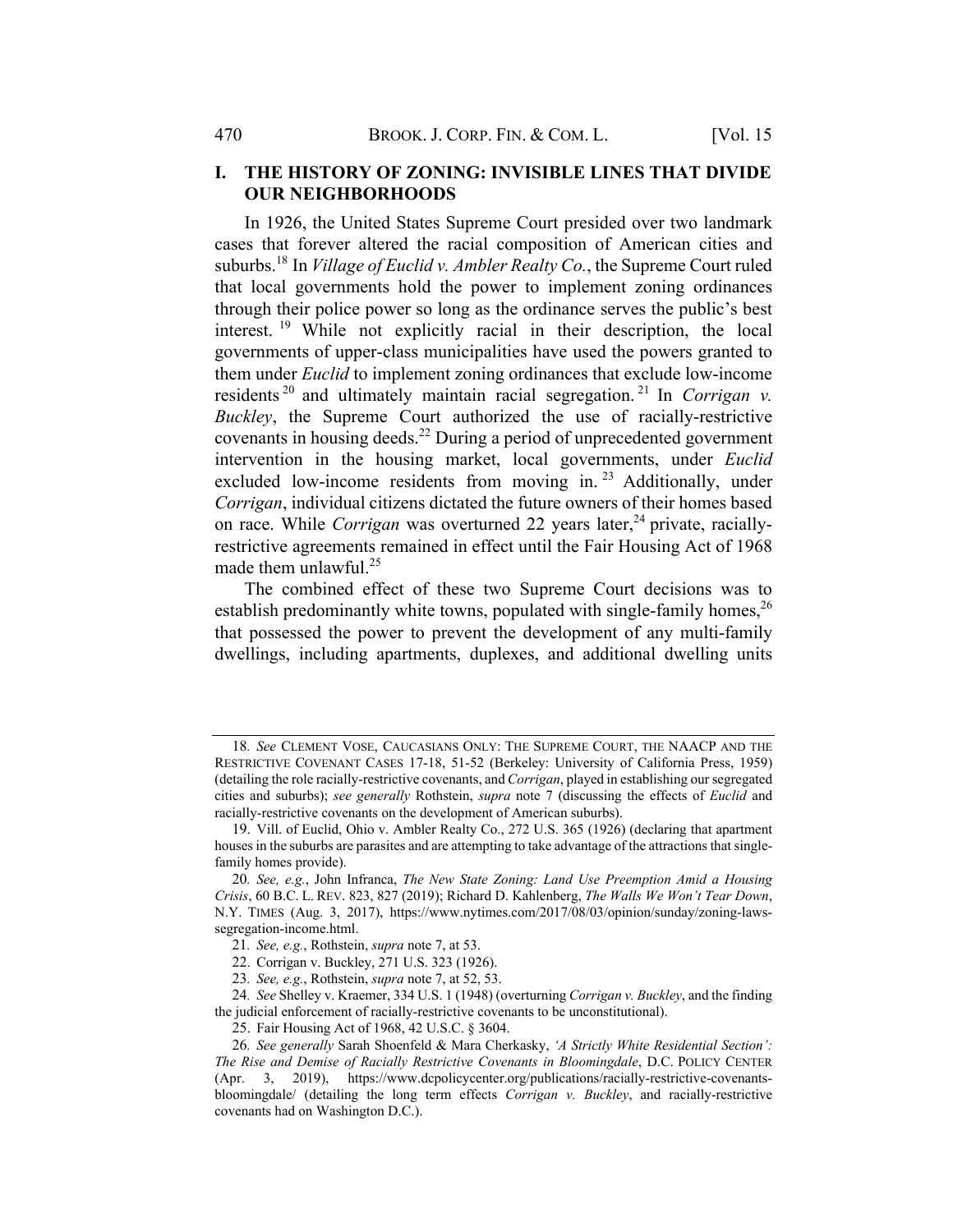(ADU). <sup>27</sup> While racially exclusive covenants have since been deemed unconstitutional,<sup>28</sup> their segregating effects are still evident today.<sup>29</sup> Over the past forty years, home values increased in the United States by 145%.<sup>30</sup> For those who owned homes then, this increase has expanded their wealth by approximately a third.<sup>31</sup> For those who were unable to purchase homes before 1980, due to racially discriminatory policies and practices, "buying one's first home has become increasingly burdensome."<sup>32</sup> Furthermore, while the average appraised home value in white neighborhoods rose by \$73,000, the average appraised value of homes in Black and Latinx neighborhoods fell by  $$22,000.<sup>33</sup>$ 

### A. NEW YORK CITY HOUSING: ZONING'S POWERFUL EFFECT ON DEVELOPMENT

Common law has long recognized the right of local communities to challenge the developments of certain uses of property by deeming them undesirable and a nuisance.<sup>34</sup> In New York, communities have used this power to prevent the development of multi-family housing, and thus to maintain the racial and economic segregation of a past era.<sup>35</sup> In *Euclid*, the Supreme Court held that a local government may "forbid the erection of a building of a particular kind or for a particular use … by considering it in connection with the circumstances and the locality." <sup>36</sup> The decision established the now-customary requirement that a zoning ordinance bears a "substantial relation to the public health, safety, morals, or general welfare."<sup>37</sup> In New York City, zoning laws are required to be undertaken "in

<sup>27</sup>. See generally Rothstein, supra note 7, at 52–54 (discussing the wide range of methods local governments used to enforce their police power); see Kahlenberg, supra note 20.

<sup>28</sup>. See Shelley v. Kraemer, 334 U.S. 1 (1948).

<sup>29.</sup> Laurie Goodman, Jun Zhu & Rolf Pendall, Are gains in black homeownership history?, URB. INST. (Feb. 14, 2017), https://www.urban.org/urban-wire/are-gains-black-homeownership-history (detailing the effects of the modern housing crisis on the black community).

<sup>30</sup>. See Brentin Mock, A Neighborhood's Race Affects Home Values More Now Than in 1980, CITYLAB (Sept. 21, 2020), https://www.bloomberg.com/news/articles/2020-09-21/race-gap-inhome-appraisals-has-doubled-since-1980?sref=OH7mKQXK; see also, Michela Zonta, Racial Disparities in Home Appreciation, CTR. FOR AM. PROGRESS (July 15, 2019), https://www. americanprogress.org/issues/economy/reports/2019/07/15/469838/racial-disparities-homeappreciation/.

<sup>31</sup>. See Mock, supra note 30.

<sup>32</sup>. Id.

<sup>33</sup>. Id.

<sup>34</sup>. See generally PATRICK J. ROHAN, ZONING AND LAND USE CONTROLS (Matthew Bender, 1997) (cataloguing local zoning laws across the nation).

<sup>35</sup>. See Lisa W. Foderaro, Housing Bias Outlasts Ruling in a Long Island Village, N.Y. TIMES (Apr. 23, 2016), https://www.nytimes.com/2016/04/24/nyregion/housing-bias-outlasts-ruling-in-along-island-village.html (detailing how Garden City, a suburb of New York City, used its local authority to illegally block the development of multifamily housing, and the potential for minorities to move into the community).

<sup>36.</sup> Vill. of Euclid, Ohio v. Ambler Realty Co., 272 U.S. 365, 388 (1926).

<sup>37</sup>. Id. at 394.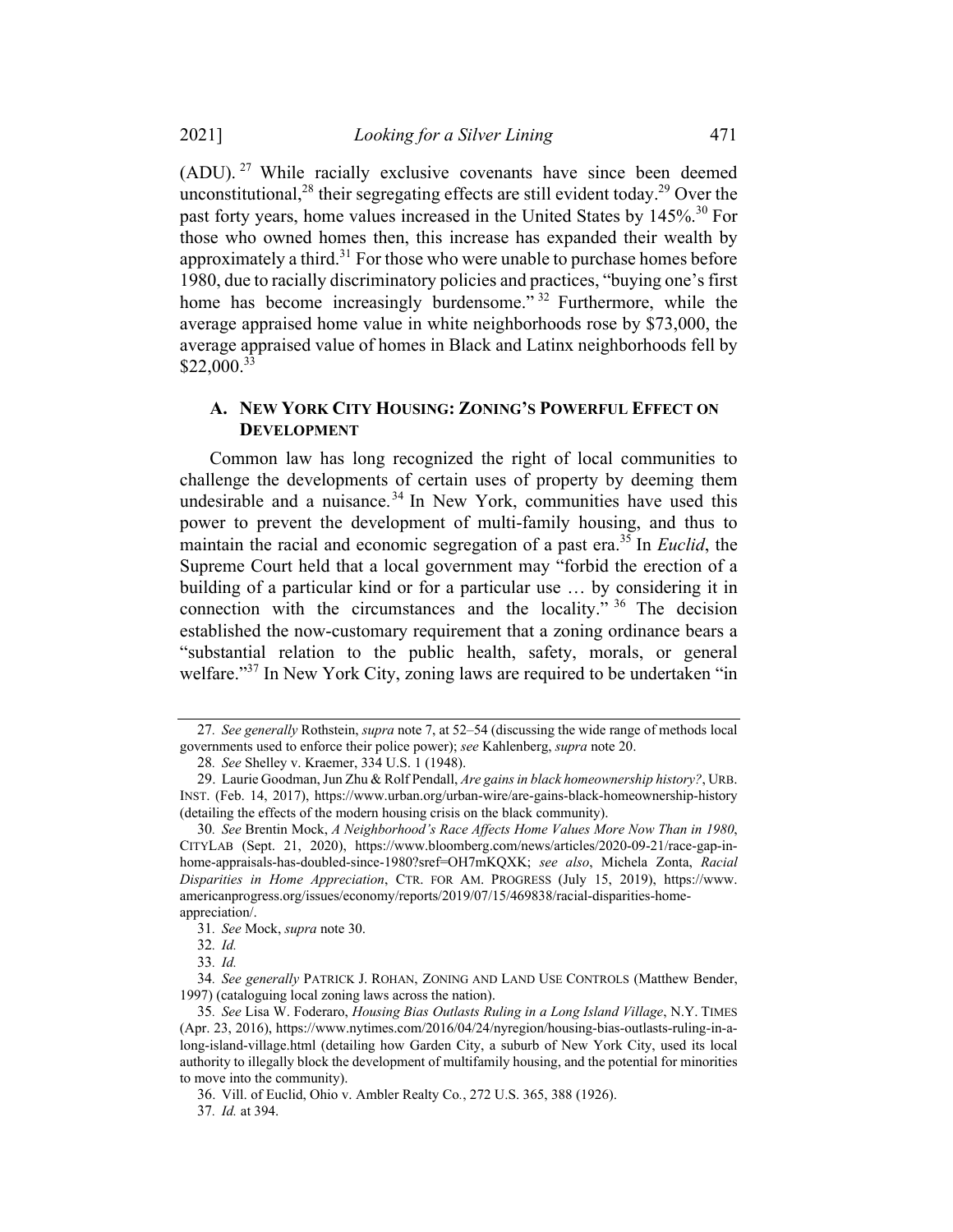accord with a well-considered plan" <sup>38</sup> or "in accordance with a comprehensive plan."<sup>39</sup> A typical zoning commission contains numerous layers of oversight to ensure the legality of their proposals.<sup>40</sup> However, there is clear evidence that zoning laws are often impermissibly used to the detriment of the overall public.<sup>41</sup> Because of this, zoning regulations have been at the center of endless disputes in New York City since their inception.42 Despite the positive connotation of requiring a zoning ordinance to be for the "general welfare," in the near-century since Euclid, a substantial amount of economic<sup>43</sup> and legal literature<sup>44</sup> has been written, decrying the "pernicious effects that restrictive land use regulations" have on the affordability and availability of decent housing.45

Zoning ordinances in the United States began in 1916 with New York City's Zoning Resolution.<sup>46</sup> In an attempt to address overcrowding in lower Manhattan, health and safety hazards posed by the growing height of buildings,<sup>47</sup> and the blurred boundary between residential and manufacturing spaces,<sup>48</sup> the city imposed certain height and setback requirements, and it banned commercial development from newly-established residential areas.<sup>49</sup> The resolution led to the widespread embrace of low-rise buildings and plazas, particularly in the residential neighborhoods that had secured exclusionary zoning ordinances.<sup>50</sup>

As New York City implemented its first governmental restrictions on real estate development, a greater need for government intervention developed

50. Id.

<sup>38.</sup> N.Y. GEN. CITY LAW § 20(25) (McKinney 2020).

<sup>39.</sup> N.Y. TOWN LAW § 263 (McKinney 2020).

<sup>40</sup>. See generally EDWARD M. BASSETT, ZONING: THE LAWS, ADMINISTRATION, AND COURT DECISIONS DURING THE FIRST TWENTY YEARS (1940) (detailing the basic procedural steps of implementing a zoning ordinance); James A. Coon, N.Y. STATE DEP'T OF STATE, ZONING AND THE COMPREHENSIVE PLAN 3 (1999).

<sup>41.</sup> See Infranca, supra note 20, 823-27 (cataloguing the history of zoning ordinances in America, and their effects on housing development).

<sup>42</sup>. See Cait Etherington, Understanding How 100 Years of Zoning Has Shaped New York City, CITYREALTY (Oct. 19, 2018), https://www.cityrealty.com/nyc/market-insight/features/future-nyc/ understanding-how-100-years-zoning-has-shaped-new-york-city/7063; see, e.g., Matter of Hart v. Town Bd. of Town of Huntington, 980 N.Y.S.2d 128 (N.Y. App. Div., 2nd Dept., 2014).

<sup>43</sup>. See generally, e.g., Joseph Gyourko et al., A New Measure of the Local Regulatory Environment for Housing Markets: The Wharton Residential Land Use Regulatory Index, 45 URB. STUD. 693 (2008) (analyzing regulations on housing markets in different U.S. jurisdictions).

<sup>44</sup>. See, e.g., Infranca, supra note 20; Roderick M. Hills, Jr. & David Schleicher, Balancing the "Zoning Budget," 62 CASE W. RES. L. REV. 81 (2011).

<sup>45</sup>. See Infranca, supra note 20, at 830.

<sup>46</sup>. See Sara Cottle, A comprehensive guide to NYC zoning: Past, present and future, MILROSE CONSULTANTS (Sept. 24, 2019), https://www.milrose.com/insights/-nyc-zoning-history

<sup>47.</sup> Id.; see also Etherington, supra note 42.

<sup>48</sup>. See Etherington, supra note 42.

<sup>49.</sup> David W. Dunlap, Zoning Arrived 100 Years Ago. It Changed New York City Forever. N.Y. TIMES (July 26, 2016), https://www.nytimes.com/2016/07/26/nyregion/new-yorks-first-zoningresolution-which-brought-order-to-a-chaotic-building-boom-turns-100.html? r=0. A setback is the minimum distance which a building must be set back from a street.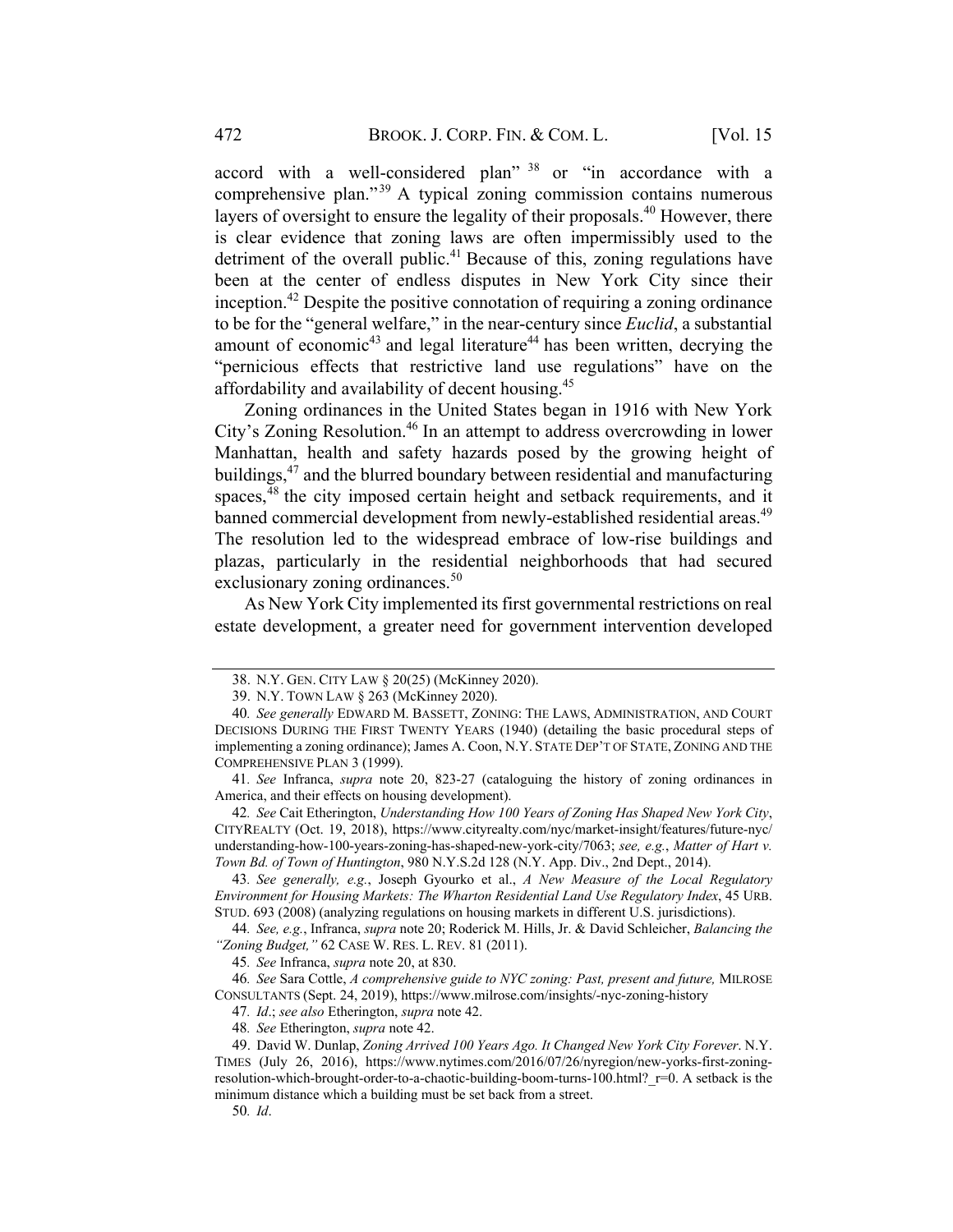with the onset of the Great Depression and the collapse of the United States' housing market.<sup>51</sup> In 1929, following the stock market crash, the construction of new homes came to a halt, repairs of rundown housing went unfinished, and slums began expanding throughout all major American cities.<sup>52</sup> Congress responded by passing measures intended to relieve distressed homeowners and the banks that had financed the acquisition of these homes. This included legislation like the Home Loan Bank Act of 1932, which allowed government-sponsored banks to assist in home financing and community lending, and the National Housing Act of 1934, which created the Federal Housing Administration (FHA). $53$ 

The purpose of the FHA was to encourage lending, protect private lenders from losses by insuring their mortgages, and protect loan recipients by regulating interest rates and down-payment requirements.<sup>54</sup> Before the FHA, most mortgages were short-term, with no amortization, and were therefore inaccessible to working-class families.<sup>55</sup> With the FHA, the government slowed the rates of homeowner defaults<sup>56</sup> and kickstarted the development of new housing.<sup>57</sup> The FHA-insured lending increased the number of Americans who could afford down payments and monthly mortgage payments by providing them mortgages with term lengths of twenty or more years, thus expanding the market for single-family homes.<sup>58</sup> However, these benefits were restricted to white Americans.<sup>59</sup>

As federally-funded and federally-subsidized suburbs developed around the country, black people were blocked out as the developers used raciallyrestrictive covenants in the housing deeds to exclude nonwhites. <sup>60</sup> Furthermore, the federal government restricted these developments by not providing loans to the black community.<sup>61</sup> As these programs revived the housing market on an exclusionary basis, the federal government required appraisers to give better property and zoning ratings to neighborhoods that avoided "infiltration by inharmonious racial or nationality groups." <sup>62</sup>

<sup>51.</sup> ALBERT MONROE, HOW THE FEDERAL HOUSING ADMINISTRATION AFFECTS HOMEOWNERSHIP 1–6 (Harv. Univ. Press 2001).

<sup>52.</sup> See generally Rothstein, *supra* note 7, at 18–25 (detailing the Great Depressions' effect on the housing market).

<sup>53</sup>. See Monroe, supra note 51.

<sup>54</sup>. 1934: Federal Housing Administration Created, BOS. FAIR HOUS. ORG., https://www. bostonfairhousing.org/timeline/1934-FHA.html, (last visited Dec. 27, 2020).

<sup>55</sup>. See Monroe, supra note 51.

<sup>56</sup>. See John Griffith, The Federal Housing Administration Saved the Housing Market, CTR. FOR AM. PROGRESS (Oct. 11, 2012, 3:04 AM), https://www.americanprogress.org/issues /economy/reports/2012/10/11/40824/the-federal-housing-administration-saved-the-housingmarket/.

<sup>57.</sup> See Rothstein, supra note 7, at 9, 10.

<sup>58</sup>. See Monroe, supra note 51.

<sup>59</sup>. See generally Rothstein, supra note 7, at 9.

<sup>60</sup>. Id. at 76–79.

<sup>61</sup>. Id. at 25–29.

<sup>62</sup>. Id. at 65 (quoting the FHA's underwriting manual).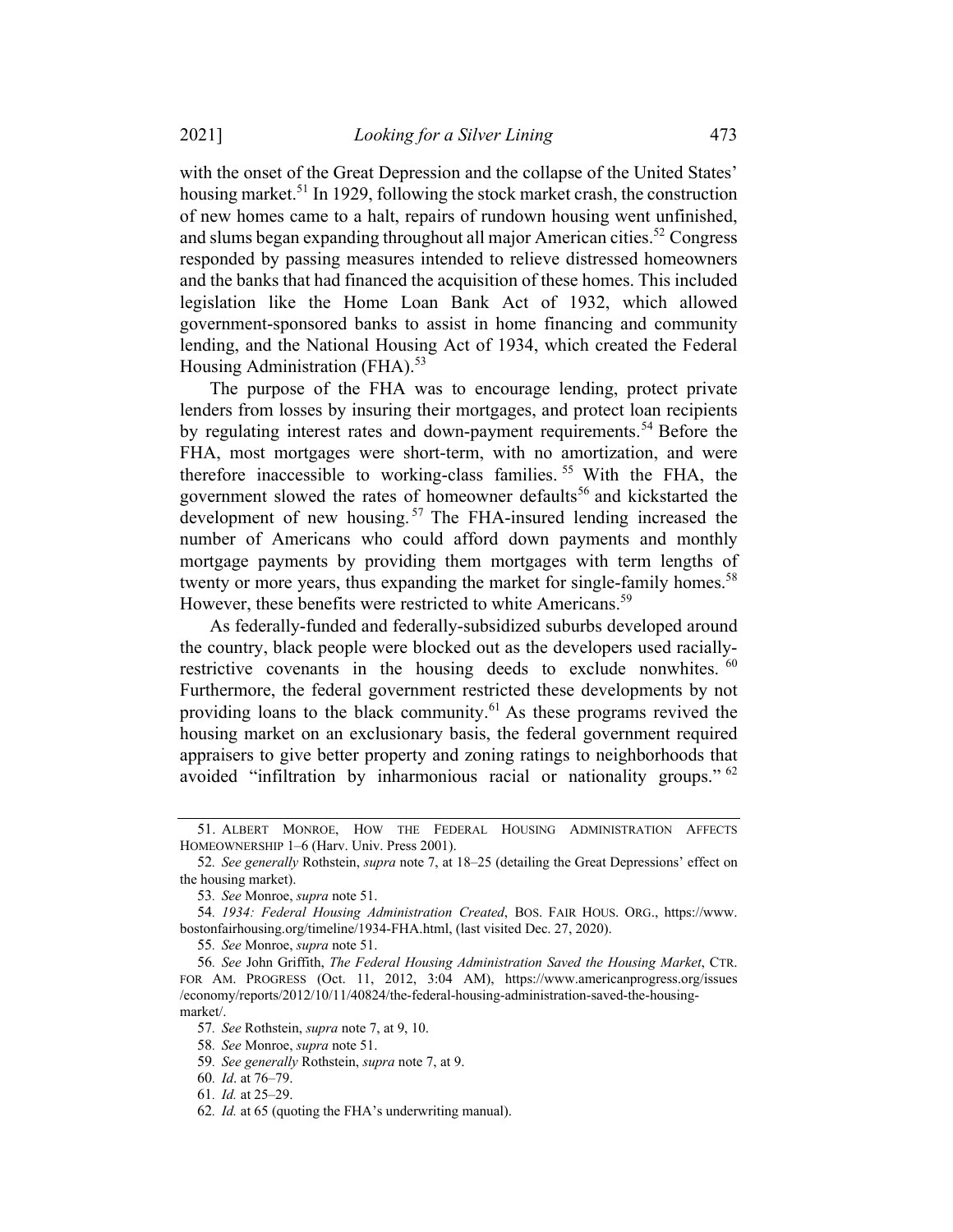Between 1934 and 1968, Black Americans received only 2% of all federally insured home loans.<sup>63</sup> At the same time, New York City's Housing Authority segregated its own housing developments. <sup>64</sup> With homeownership recognized today as Americans' predominant source of financial security and wealth accumulation, $65$  these policies have acted as one of the foundations for the wealth divide between white and Black Americans.<sup>66</sup> While these programs were instrumental in establishing the guidelines for government involvement in housing, their legacy of racial segregation endures.  $67$ 

#### B. RECENT STEPS TO ALLEVIATE THE CRISIS

Scholars have noted the negative effects land-use regulations have on the general welfare of the public, including on economic and social mobility,<sup>68</sup> racial integration,  $69$  economic growth,  $70$  education,  $71$  and a variety of environmental concerns.<sup>72</sup> In New York City, recent mayoral administrations have each attempted to address the negative effects of zoning through their own housing initiatives.<sup>73</sup> However, many felt that these housing programs failed to address the city's most pressing housing needs, and, despite iterative

<sup>63</sup>. See Thomas W. Hanchett, The Other 'Subsidized Housing': Federal Aid to Suburbanization, 1940's – 1960's, PENN. ST. UNIV. PRESS 163, 166 (2000).

<sup>64</sup>. See NICHOLAS DAGEN BLOOM & MATTHEW GORDON LASNER, AFFORDABLE HOUSING IN NEW YORK: THE PEOPLE, PLACES AND POLICIES THAT TRANSFORMED A CITY 1437 (2016) (finding that NYCHA segregated their first two developments based on race).

<sup>65.</sup> U.S. DEP'T OF HOUSING AND URB. DEV., WEALTH ACCUMULATION AND HOMEOWNERSHIP: EVIDENCE FOR LOW-INCOME HOUSEHOLDS (2004).

<sup>66</sup>. See Courtney Connley, Why the homeownership gap between White and Black Americans is larger today than it was over  $50$  years ago, CNBC (Aug. 21. 2020), https://www.cnbc.com/2020/08/21/why-the-homeownership-gap-between-white-and-blackamericans-is-larger-today-than-it-was-over-50-years-ago.html.

<sup>67</sup>. See Richard Rothstein, The Making of Ferguson, ECON. POL'Y INST. (Oct. 15, 2014), https://www.epi.org/publication/making-ferguson/.

<sup>68.</sup> Alana Semuels, The Barriers Stopping Poor People from Moving to Better Jobs, THE ATLANTIC (Oct. 12, 2017), https://www.theatlantic.com/business/archive/2017/10/geographicmobility-and-housing/542439/.

<sup>69.</sup> Jonathan T. Rothwell, Racial Enclaves and Density Zoning: The Institutionalized Segregation of Racial Minorities in the United States, 13 AM. L. & ECON. REV. 290, 291 (2011)

<sup>70</sup>. See, e.g., Space and the City, THE ECONOMIST (Apr. 4, 2015), https://www.economist. com/leaders/2015/04/04/space-and-the-city.

<sup>71</sup>. See, e.g., Lee Anne Fennell, Homes Rule, 112 YALE L.J. 617, 624 (2002); see also Richard Schragger, Consuming Government, 101 MICH. L. REV. 1824, 1829 (2003).

<sup>72</sup>. See, e.g., Edward Glaeser, Reforming Land Use Regulations, BROOKINGS INST. 1, 5–6 (Apr. 24, 2017), https://www.brookings.edu/research/reforming-land-use-regulations/; see also John S. Jacob & Ricardo Lopez, Is Denser Greener? An Evaluation of Higher Density Development as an Urban Stormwater-Quality Best Management Practice, 45 J. AM. WATER RESOURCES ASS'N 687, 688 (2009).

<sup>73</sup>. See, e.g., Diane Luebs, Mandatory Inclusionary Housing Program: Summary of New Zoning Regulations, MILROSE CONSULTANTS (July 25, 2016), https://www.milrose.com /insights/mandatory-inclusionary-housing-program-summary-of-new-zoning-regulations (detailing the specifics of DeBlasio's mandatory inclusionary housing program).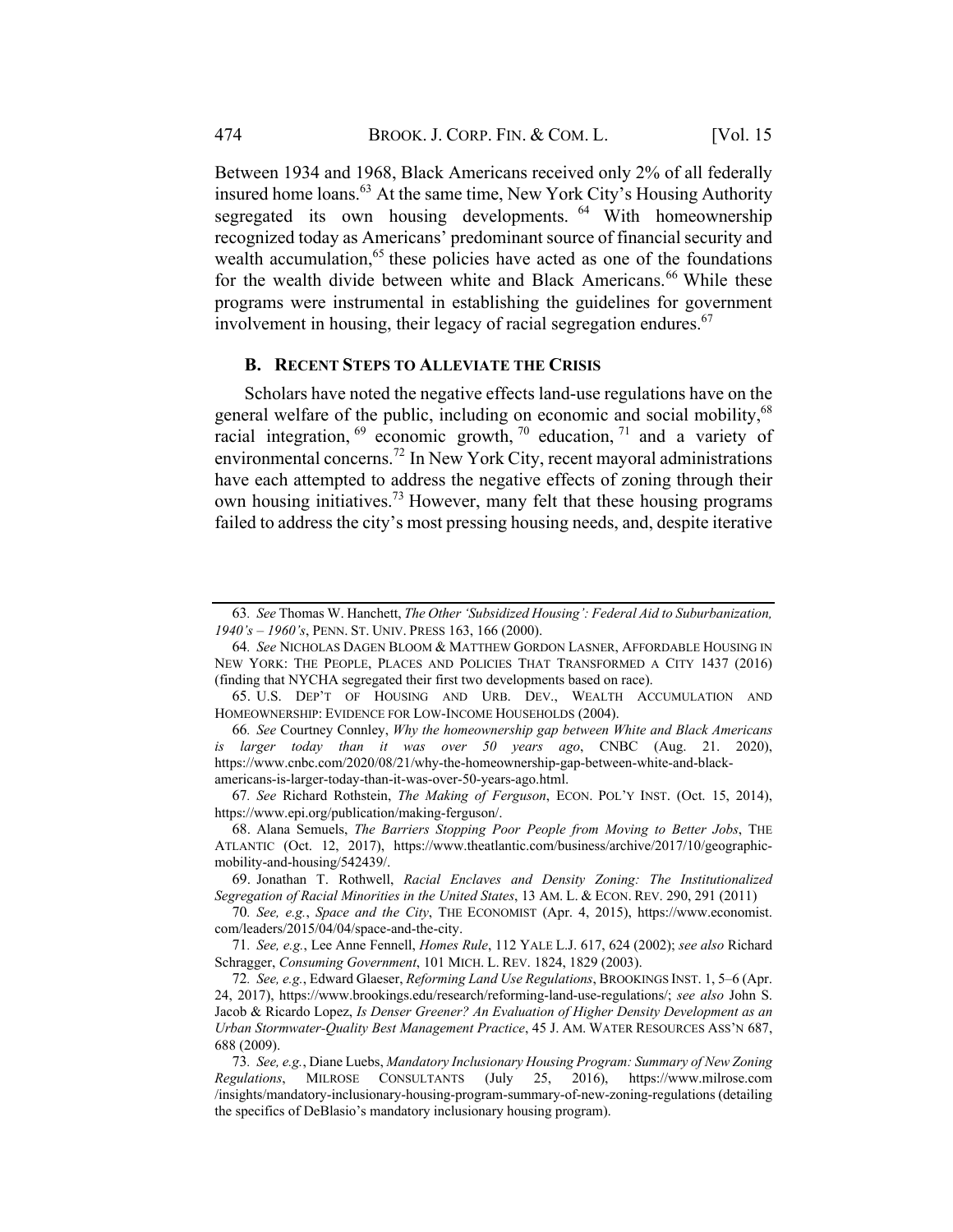attempts at improving these policies, they remain a collection of individual programs that lack any cohesive strategy.<sup>74</sup>

Various mayoral administrations have implemented their own affordable housing programs over the years, each with varying degrees of success. However, collectively, these programs have failed to address the racial segregation at the heart of New York City's housing infrastructure. In 1985, Mayor Ed Koch implemented the Ten-Year Plan for Housing, which spanned more than 100 programs and was based around three policy tools: (1) provide low-interest loans for homeowners to make upgrades and repairs, (2) provide subsidies for new construction projects, predominantly through publicprivate partnerships, and (3) use community development corporations and nonprofits to address the needs of the poor in New York City.<sup>75</sup> Koch utilized several sources to finance his plan, including the Housing Development Corporation, a public benefit corporation that issues bonds to raise capital for affordable housing developments. <sup>76</sup> Mayor Michael Bloomberg's plan, which ran from 2003–2014, was devised as a partnership between nonprofits, public agencies, and the private sector.<sup>77</sup> Using a mixture of public and private financing, Koch and Bloomberg's planstogether created 332,106 new units.<sup>78</sup> While Bloomberg often touted his program as a series of rezonings for developers to add more housing, studies indicate the number of downzones (reductions in density) outnumbered upzones (increasing allowed density) during his administration.<sup>79</sup> In fact, two-thirds of the units developed under Bloomberg were not affordable to low-income individuals and families.<sup>80</sup>

In 2016, Mayor Bill De Blasio enacted his Mandatory Inclusionary Housing (MIH) program to succeed Bloomberg's expanded Voluntary

<sup>74</sup>. See Elizabeth J. Mueller & Alex Schwartz, Reversing the Tide: Will State and Local Governments House the Poor as Federal Direct Subsidies Decline?, 74 J. OF THE AM. PLAN. ASS'N. 122–135 (2008); see also Ed Sullivan & Karin Power, Coming Affordable Housing Challenges for Municipalities After the Great Recession, 21 J. OF AFFORDABLE HOUS. & CMTY. DEV., 297 (2013).

<sup>75.</sup> FURMAN CENTER FOR REAL ESTATE & URB. POL'Y, HOUSING POLICY IN NEW YORK CITY: A BRIEF HISTORY 3–6 (2016).

<sup>76.</sup> Bakry Elmedni, The Mirage of Housing Affordability: An Analysis of Affordable Housing Plans in New York City, 8 SAGE OPEN at 2 (2018).

<sup>77</sup>. See Press Release, Mayors Office, City will reach 160,000 affordable units by year's end (Dec. 21, 2013), https://www1.nyc.gov/office-of-the-mayor/news/428-13/mayor-bloomberg-citywill-reach-160-000-units-affordable-housing-financed-under-new/#/0.

<sup>78.</sup> FURMAN CENTER FOR REAL ESTATE & URBAN POLICY, HOUSING POLICY IN NEW YORK CITY: A BRIEF HISTORY 3–6 (2016).

<sup>79</sup>. See Daniel Hertz, The politics of grand housing bargains: NYC, CITY OBSERVATORY (2016) https://cityobservatory.org/the-politics-of-grand-housing-bargains-nyc/.

<sup>80</sup>. See ASS'N FOR NEIGHBORHOOD & HOUSING DEVELOPMENT, INC., AN EVALUATION OF THE BLOOMBERG HOUSING PROGRAM & RECOMMENDATIONS TO STRENGTHEN AFFORDABLE HOUSING POLICY (2012).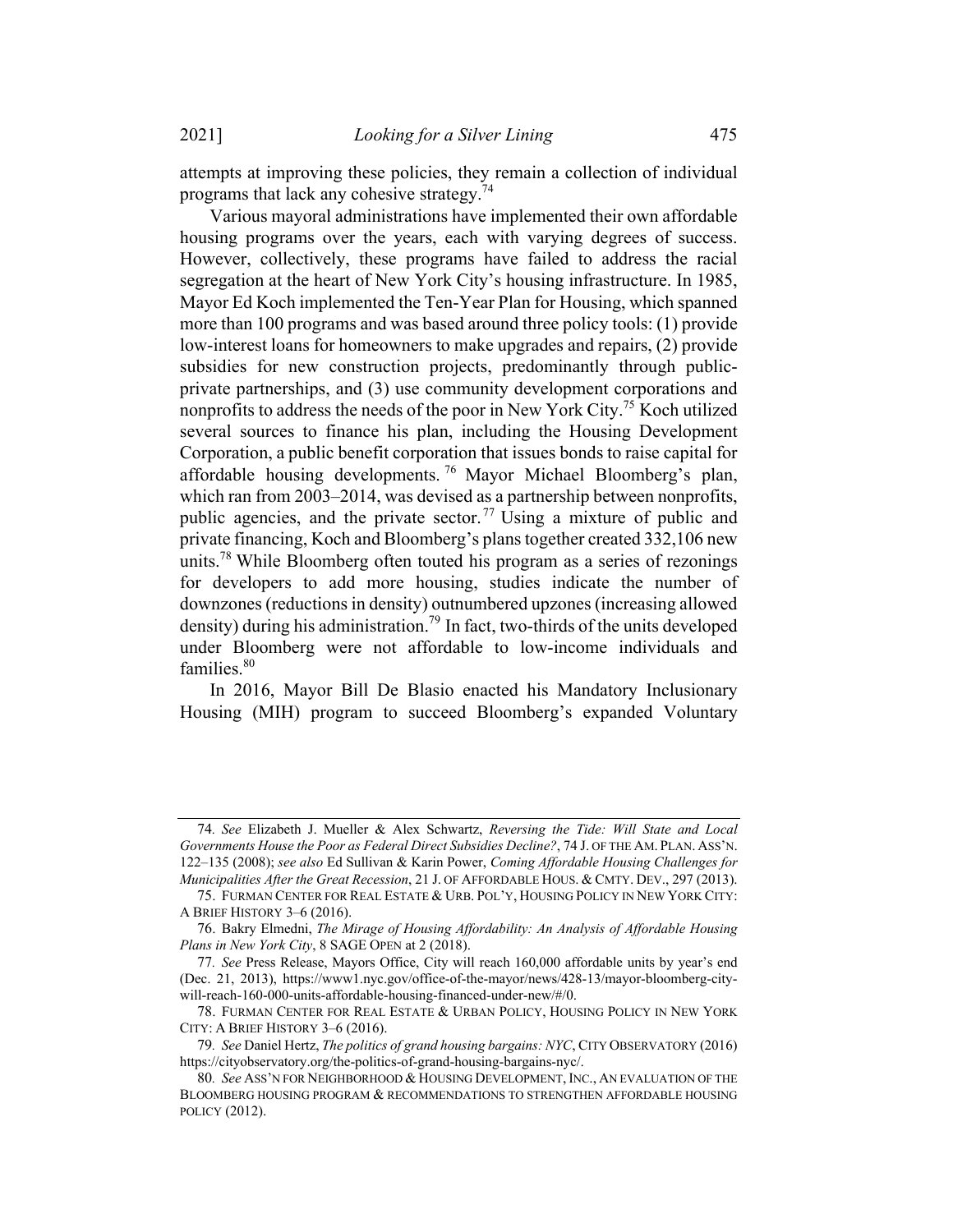Inclusionary Housing program. <sup>81</sup> MIH allowed an area to be rezoned to permit more housing so long as the private developers agreed to include a certain percentage of affordable units.<sup>82</sup> For example, 190 blocks of East New York, Cypress Hills, and Ocean Hill were rezoned to allow for 2,500 new units of housing, including 1,300 affordable units.<sup>83</sup> While the program has been praised for its vision and attempt to remedy the city's housing situation, its effects have been limited by powerful neighborhood coalitions opposing rezoning within their districts.<sup>84</sup> This well-funded, well-organized opposition and the powerful city council members representing them, have historically restricted these initiatives to specific areas of New York City and New York State.<sup>85</sup> This limited implementation often leads to overcrowding and further segregation of low-income neighborhoods.

Recently, non-profit organizations have successfully remedied some housing inequities in federal and state courts. <sup>86</sup> For example, in *Anti*-Discrimination Center v. Westchester County, the Anti-Discrimination Center sued Westchester for failing to adequately address the fair housing issue in its overwhelmingly white villages and towns, while still collecting millions of dollars a year in federal housing aid.<sup>87</sup> The U.S. Court of Appeals for the Second Circuit ultimately found that the county had misrepresented its desegregation efforts and entered a consent decree calling for Westchester to build or acquire 750 units of affordable housing, 630 of which were to go in towns where Black residents were less than 3% of the population.<sup>88</sup> As a result, the federal government is withholding further federal housing aid until

<sup>81</sup>. See ERIC KOBER, De Blasio's Mandatory Inclusionary Housing Program: What is Wrong, and How It Can Be Made Right, MANHATTAN INSTITUTE (2020), https://www.manhattaninstitute.org/deblasios-mandatory-inclusionary-housing-program.

<sup>82</sup>. Id.

<sup>83.</sup> See Sadef Ali Kully, Six Down, One to Go: Where de Blasio's Rezonings Stand, CITY LIMITS (Sept. 10, 2020), https://citylimits.org/2020/09/10/six-down-one-to-go-where-de-blasiosrezonings-stand/.

<sup>84</sup>. See Kober, supra note 81; see also, Benjamin Schneider, CityLab University: Inclusionary Zoning, BLOOMBERG CITYLAB, (July 17, 2018), https://www.bloomberg.com/news/articles/2018- 07-17/inclusionary-zoning-everything-you-need-to-know.

<sup>85.</sup> See Pablo Zevallos, To increase racial justice, upzone for equity, CITY & STATE N.Y. (July 23, 2020), https://www.cityandstateny.com/articles/opinion/commentary/increase-racial-justiceupzone-equity.html (advocating for policy initiatives, in the era of Black Lives Matter, that would desegregate New York); see also John Mangin, The New Exclusionary Zoning, 25 STAN. L. & POL'Y REV. 91, 92 (2014) (detailing how exclusionary zoning regulations that were once typical for suburbs are now employed to restrict new developments in cities).

<sup>86</sup>. See In Landmark Settlement, Nassau County Will Implement Affordable Housing Plan Aimed At Ending Residential Segregation, YAHOO FIN. (Mar. 25, 2019), https://finance.yahoo.com /news/landmark-settlement-nassau-county-implement-043509696.html (detailing the settlement between Nassau County and affordable housing organizations, claiming that Nassau forced affordable housing developments exclusively into black communities).

<sup>87.</sup> U.S. ex rel. Anti-Discrimination Ctr. of Metro N.Y., Inc. v. Westchester Cty., N.Y., 712 F.3d 761 (2d Cir. 2013).

<sup>88</sup>. Id.; see Appeals Court Rules Westchester County Violated Consent Decree, NAT'L LOW INCOME HOUS. COALITION (Apr. 12, 2013), https://nlihc.org/resource/appeals-court-ruleswestchester-county-violated-consent-decree.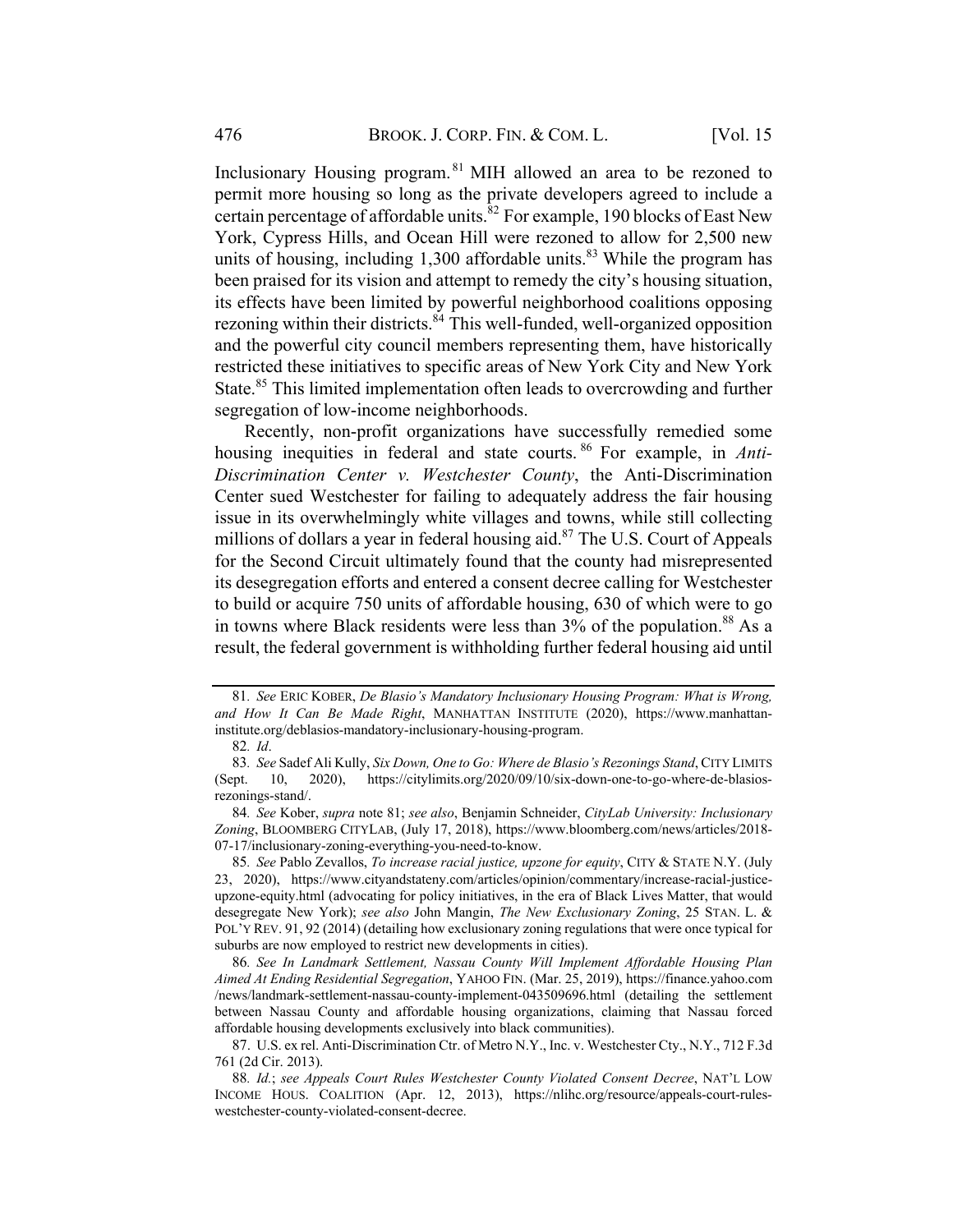Westchester can establish the steps it has taken to affirmatively further fair housing in conformity with the Civil Rights Act of 1964 and the Fair Housing Act.<sup>89</sup> Six years after the case, the Obama administration introduced the Affirmatively Furthering Fair Housing regulation, which required local governments to identify patterns of racial discrimination and to offer their plans to rectify them.<sup>90</sup> This case provides a clear guide for how counties can enforce provisions of the Fair Housing Act on their local municipalities, as well as how the state government can incentivize further development of affordable housing units. There have also been recent commitments by local legislators outside the city that indicate a willingness to combat the status quo. $91$ <sup>I</sup> While these decisions and commitments by local governments have not been fully implemented, they indicate a potential push throughout New York State to make large-scale commitments to the development of affordable housing.

# II. EXACERBATING EFFECTS OF COVID-19 ON NEW YORK CITY HOUSING

As the housing crisis worsened throughout the 21st Century,  $92$  during and after the Great Recession,<sup>93</sup> city and State authorities continued their attempts to address the crisis.<sup>94</sup> While there are many critics of the various Mayoral administrations' housing initiatives,  $95$  these were all clear attempts to address

92. Becky Sullivan & Ari Shapiro, 10 Years After Housing Crisis: A Realtor, A Renter, Starting Over, Staying Put, NPR (Apr. 28, 2018), https://www.npr.org/2018/04/28/603678259/10-yearsafter-housing-crisis-a-realtor-a-renter-starting-over-staying-put.

93. See Michelle Lerner, 10 years later: How the housing market has changed since the crash, WASH. POST (Oct. 4, 2018) https://www.washingtonpost.com/news/business/wp/2018/10/04/ feature/10-years-later-how-the-housing-market-has-changed-since-the-crash/; see also Gillian B. White, The Recession's Racial Slant, THE ATLANTIC (June 24, 2015), https://www. theatlantic.com/business/archive/2015/06/black-recession-housing-race/396725/ (discussing the disparate effects the 2008 Recession had on African American homeownership).

94. See generally, Your Home NYC, NYC HOUSING, https://www1.nyc.gov/site/housing/ index.page (last visited Mar. 7, 2021) (detailing the myriad efforts by New York City and State authorities to remedy the housing crisis); see also Caroline Spivack, As NYC neighborhoods push back against rezonings, de Blasio's signature housing policy is threatened, CURBED (Mar. 2, 2020), https://ny.curbed.com/2020/2/6/21123983/nyc-affordable-housing-rezoning-bill-de-blasio.

95. See Caroline Spivack, As NYC neighborhoods push back against rezonings, de Blasio's signature housing policy is threatened, CURBED (Mar. 2, 2020), https://ny.curbed.com/2020/ 2/6/21123983/nyc-affordable-housing-rezoning-bill-de-blasio (detailing De Blasio's failed rezoning attempts, and the neighborhoods that have prevented them).

<sup>89</sup>. Id. (citing 42 U.S.C. § 5304(b)(2)).

<sup>90</sup>. See Julia Hirschfeld & Binyamin Appelbaum, Obama Unveils Stricter Rules Against Segregation in Housing, N.Y. TIMES (July 8, 2015), https://www.nytimes.com/2015/07/09/us/hudissuing-new-rules-to-fight-segregation.html; see also Affirmatively Furthering Fair Housing, 80 Fed. Reg. 136 (July 16, 2015) (to be codified at 24 C.F.R. pts. 5, 91, 92, et al).

<sup>91</sup>. See Daniel Hampton, Nassau Unveils New Anti-Housing Discrimination Plan, PATCH (Nov. 22, 2019), https://patch.com/new-york/mineola/nassau-unveils-new-anti-housing-discriminationplan (following a report that Long Island real estate agents intentionally promote segregation, Nassau County Executive Laura Curran implemented county-wide measures intended to combat segregation and Long Island's affordable housing crisis).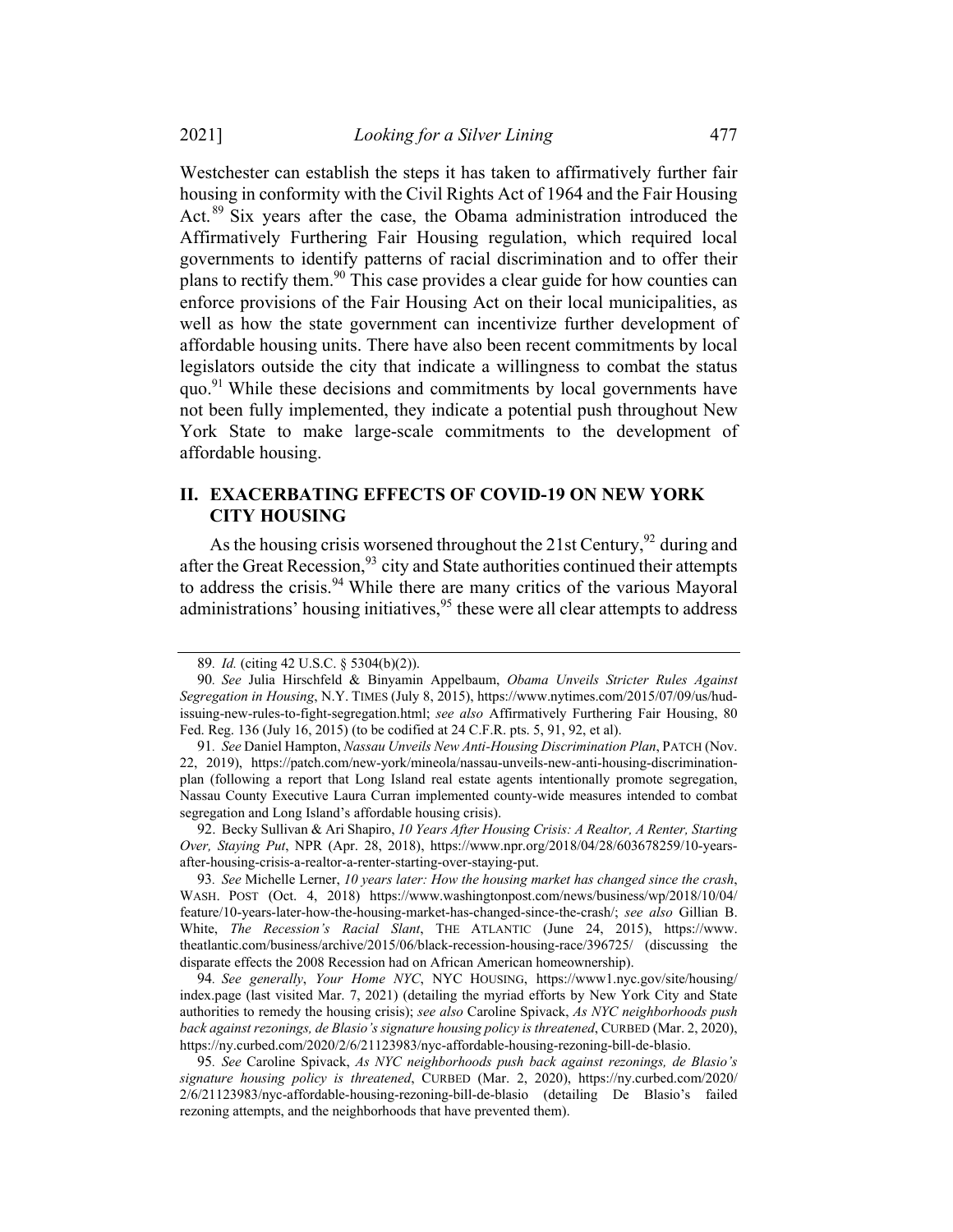the crisis that the City was facing.<sup>96</sup> Unfortunately, any progress the city has made in addressing its housing crisis has been stunted by the pandemic and its effects on low-income renters and the construction of new, affordable units.

#### A. RENTERS AND LOW-INCOME RESIDENTS BEAR THE BRUNT

COVID-19 has further brought to light the structural racism that underlies our housing market, and since the pandemic's onset, it has become clear that New York City's renters and landlords have been pushed to the precipice. Before the pandemic, the city had 312,000 renter households who worked, did not receive federal housing assistance, and had income levels two times lower than the poverty level.  $97$  Since the beginning of the pandemic, tens of millions of Americans have lost their jobs,  $98$  with millions more suffering loss of income due to either shortened hours or furlough.<sup>99</sup> These effects have not been equitably distributed across economic and racial classes, with the brunt of the pandemic's economic effects being felt by poor people and people of color.<sup>100</sup>

These effects include higher infection and mortality rates amongst Black and Hispanic Americans,<sup>101</sup> and more job losses than white households.<sup>102</sup> The roots of these disparities stem from lower incomes, poor quality or

<sup>96</sup>. See Valeria Ricciulli, City creates record number of affordable homes for vulnerable New Yorkers, but critics remain skeptical, CURBED (Aug. 1, 2019), https://ny.curbed.com/2019/8/1/20748687/bill-de-blasio-nyc-affordable-housing-data-2019/.

<sup>97.</sup> The poverty line is considered an income of \$41,000 for a family of three. Low-income residents of New York were, in these instances referenced, earning 200% below this line. See Mironova & Waters, supra note 9.

<sup>98.</sup> See Eric Morath, How Many U.S. Workers Have Lost Jobs During Coronavirus Pandemic? There Are Several Ways to Count, WALL ST. J. (June 3, 2020), https://www.wsj.com/articles/howmany-u-s-workers-have-lost-jobs-during-coronavirus-pandemic-there-are-several-ways-to-count-11591176601.

<sup>99.</sup> See Patrick McGeehan, A Million Jobs Lost: A 'Heart Attack' for the N.Y.C. Economy, N.Y. TIMES (July 7, 2020), https://www.nytimes.com/2020/07/07/nyregion/nyc-unemployment.html.

<sup>100</sup>. See, e.g., Nichole Tucker, COVID-19 Death Toll in NYC Calls Attention to Racial Disparities, TARGETED ONCOLOGY (July 2, 2020), https://www.targetedonc.com/view/covid-19 death-toll-in-nyc-calls-attention-to-racial-disparities (reflecting the pandemic's effects through the second and third weeks of March), https://www.targetedonc.com/view/covid-19-death-toll-in-nyccalls-attention-to-racial-disparities; see also CUNY GRADUATE SCH. OF PUB. HEALTH AND HEALTH POL'Y, WORKING TO ADDRESS COVID-19 (2020), https://sph.cuny.edu/research/covid-19-tracking-survey/september/.

<sup>101</sup>. See CUNY GRADUATE SCH. OF PUB. HEALTH AND HEALTH POL'Y, WORKING TO ADDRESS COVID-19 (2020), https://sph.cuny.edu/research/covid-19-tracking-survey/september/; see also Gina Kolata, Social Inequities Explain Racial Gaps in Pandemic, Studies Find, N.Y. TIMES (Dec. 9, 2020) https://www.nytimes.com/2020/12/09/health/coronavirus-black-hispanic.html.

<sup>102.</sup> Steven Brown, The COVID-19 Crisis Continues to Have Uneven Economic Impact by Race and Ethnicity, URB. INST. (July 1, 2020), https://www.urban.org/urban-wire/covid-19-crisiscontinues-have-uneven-economic-impact-race-and-ethnicity (detailing the pandemic's disproportionate impact on African Americans).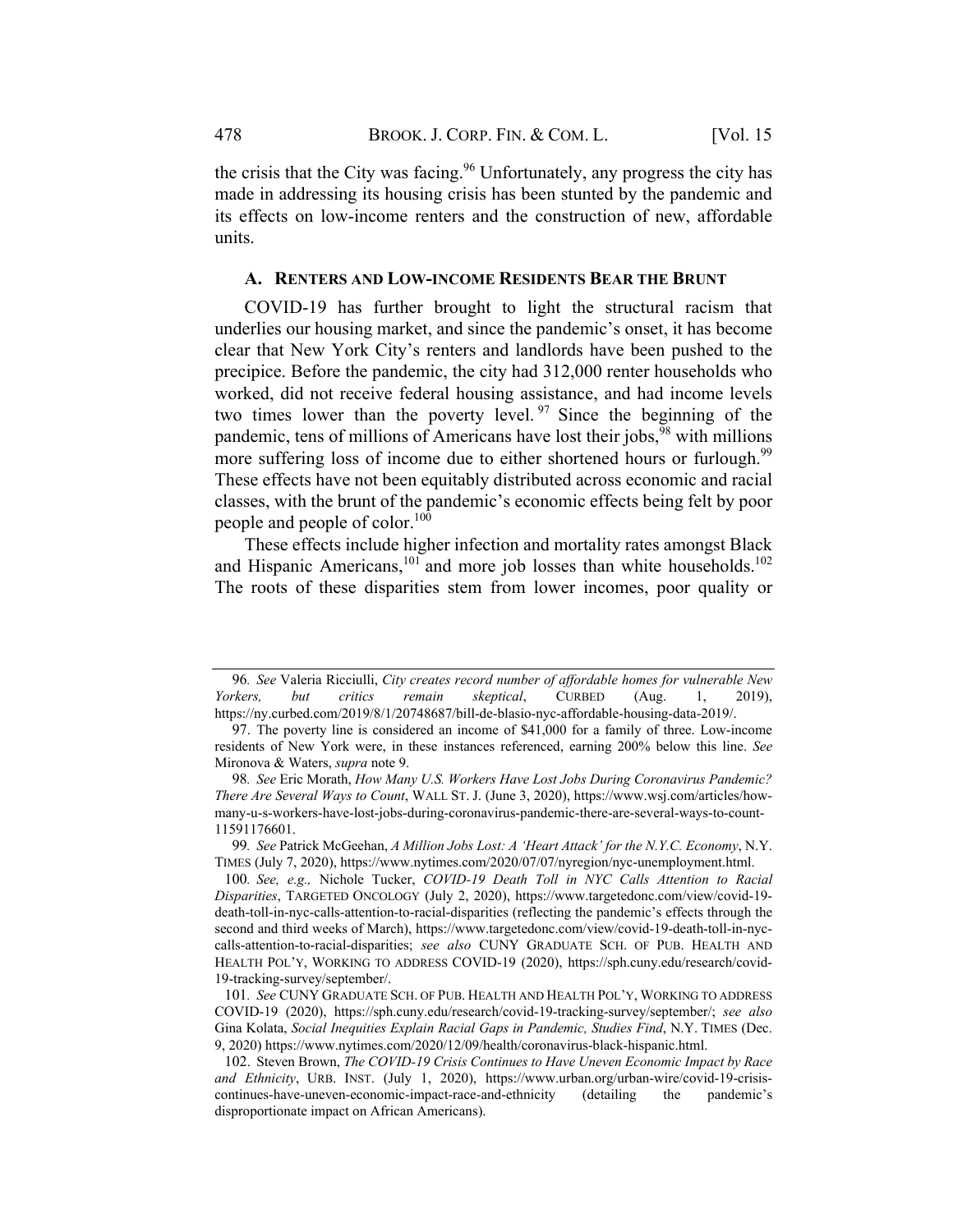overcrowded housing, and inadequate access to preventive medical care.<sup>103</sup> A study conducted by the CUNY Graduate School of Public Health and Health Policy shows that 34% of New Yorkers earning under \$50,000 reported that they, or someone in their household, had lost their job as a result of the pandemic.<sup>104</sup> Furthermore, New York City did not have certain race and ethnicity data early on in the pandemic, $105$  meaning the racial disparities may be higher than known.106 Despite the well-publicized drop in New York City rents,  $107$  the average rent is still nearly two times the national average.  $108$ Additionally, with unemployment in New York City nearly twice the national average, $109$  and over two-thirds of city residents renting their homes,  $110$  New York City's housing market remains in a precarious position.

A widespread inability of tenants to pay rent precipitates an inability for property owners to pay their mortgages.<sup>111</sup> According to a study by the Community Housing Improvement Program (CHIP), a quarter of New York City's renters have not paid rent since March. <sup>112</sup> Even starker, the delinquency rate on large commercial loans tied to real estate in the United

106. See Tucker, supra note 100.

107. See Stefanos Chen & Sydney Franklin, New York Rents Continue to Slide, While Sales Rebound in Brooklyn, N.Y. TIMES (Jan. 14, 2021) https://www.nytimes.com/2021/01/14/realestate/ new-york-city-real-estate-market.html.

<sup>103</sup>. See David Cruz, St. Barnabas Hospital's ER Is A "War Zone" As Bronx Coronavirus Hospitalization Rates Soar, GOTHAMIST (Apr. 7, 2020), https://gothamist.com/news/st-barnabashospitals-bronx-coronvirus (quoting Dr. Neil Calman, CEO and President for the Institute for Family Health).

<sup>104.</sup> See Tucker, supra note 100; CUNY GRADUATE SCH. OF PUB. HEALTH AND HEALTH POL'Y, JOB LOSS IN NYC DISPROPORTIONATELY IMPACTS HISPANICS AND LOWER INCOME CITY RESIDENTS (2020), https://sph.cuny.edu/research/covid-19-tracking-survey/week-2/; see also See Mironova & Waters, supra note 9.

<sup>105.</sup> See Richard A. Oppel et al., The Fullest Look Yet at the Racial Inequity of Coronavirus, N.Y. TIMES (July 5, 2020), https://www.nytimes.com/interactive/2020/07/05/us/coronaviruslatinos-african-americans-cdc-data.html (detailing the economic and health discrepancies COVID-19 has based on race and socioeconomic class).

<sup>108</sup>. See New York City Residential Rental Market Report: January 2021, THE CORCORAN GROUP (Jan. 2021),

https://www.ecorcoran.com/uploaded\_doc/Corcoran\_January\_2021\_Rental\_Market\_Report.pdf; see also Rent Report, February 2021: The State of the Rental Market, APARTMENTGUIDE (Feb. 24, 2021), https://www.apartmentguide.com/blog/apartment-guide-annual-rent-report/#nationalaverage.

<sup>109</sup>. See Kaia Hubbard, New York City's Falling Rents Reflect the Pain of COVID-19, U.S. NEWS (Oct. 15, 2020) https://www.usnews.com/news/cities/articles/2020-10-15/new-york-citys-fallingrents-reflect-the-trauma-of-covid-19

<sup>110.</sup> Noah Manskar, Fewer New Yorkers Own Homes as Number Renting Grows, Figures Show, PATCH (Jan. 25, 2018), https://patch.com/new-york/new-york-city/two-thirds-new-yorkers-nowrent-their-apartments-data-show.

<sup>111.</sup> Prashant Gopal, NYC Rental Market Pushed to Breaking Point by Tenant Debts, BLOOMBERG BUS. (July 8, 2020), https://www.bloomberg.com/news/articles/2020-07-08 /coronavirus-moves-nyc-affordable-housing-crisis-to-breaking-point?sref=OH7mKQXK.

<sup>112</sup>. Id.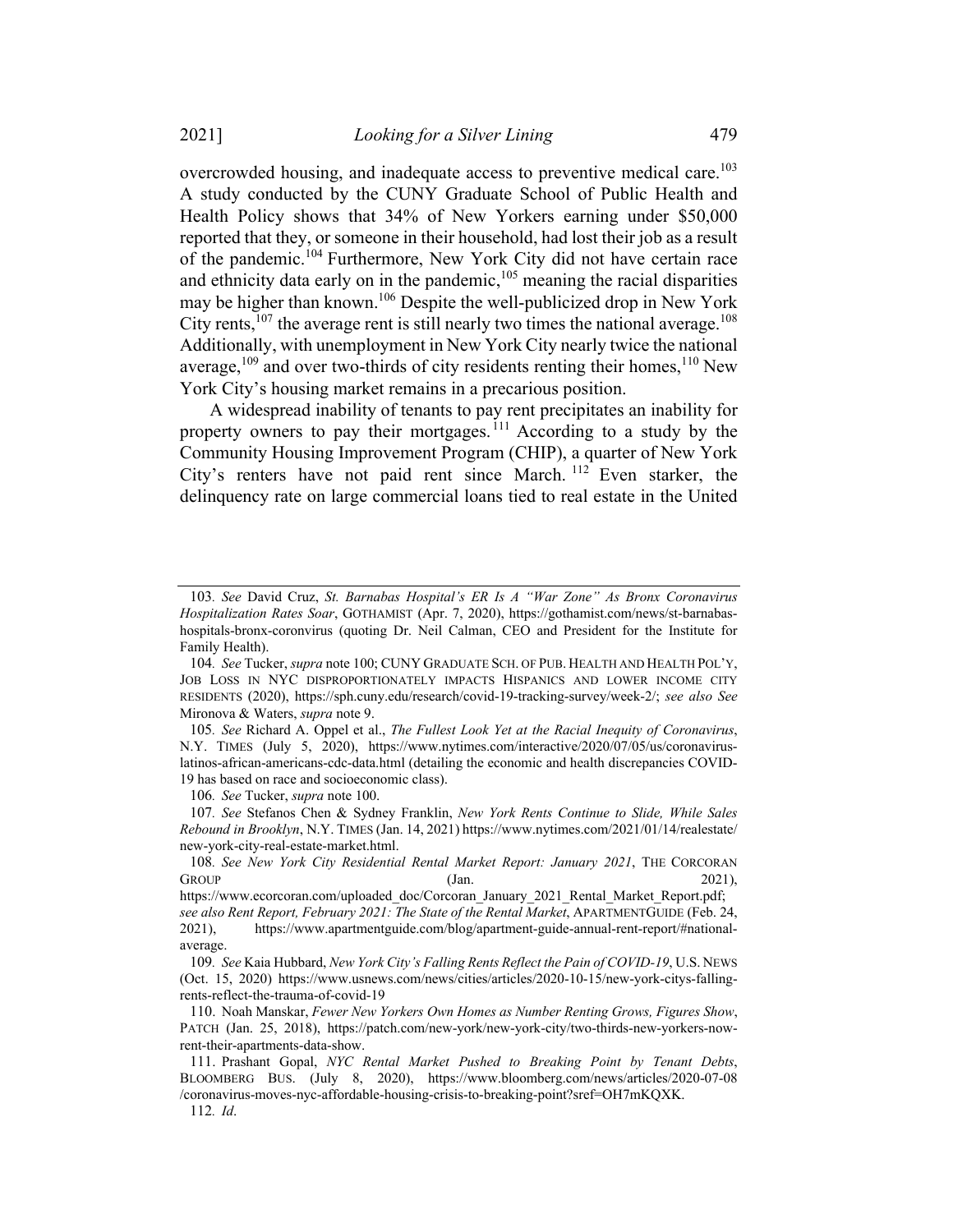States doubled in just one month, according to Moody's Investors Service.<sup>113</sup> Once again, the pandemic's harm was not shared equally. While large real estate lenders have been more willing to give property owners time to work things out with their tenants,<sup>114</sup> smaller lenders have been less patient, and have initiated foreclosure proceedings in some instances.<sup>115</sup> This signals trouble for large swaths of affordable housing providers who are experiencing similar reductions in rental revenue<sup>116</sup> but lack the cashflows to stay afloat.<sup>117</sup> The city itself is bracing for hundreds of millions of dollars in delinquent property tax payments.<sup>118</sup>

In response to the eviction and foreclosure crises, the federal and New York State government have taken significant measures to intervene.<sup>119</sup> The federal government enacted the CARES Act, which placed a nationwide moratorium on evictions.<sup>120</sup> Equally important were the stimulus payments from the federal government, and the continued temporary expansion of unemployment benefits.<sup>121</sup> The State government enacted a 90-day eviction moratorium,<sup>122</sup> as well as the Tenant Safe Harbors Act, which protects from eviction those renters who have suffered from the economic effects of the pandemic.<sup>123</sup> The New York City Department of Housing Preservation and

content/uploads/documents/NLHA%20Housing%20Provider%20Impacts%20of%20COVID%20 Final%20Oct%202020.pdf.

117. Sadef Ali Kully, What Will COVID-19 Mean for Housing Development in NYC, CITY LIMITS (Apr. 23, 2020), https://citylimits.org/2020/04/23/what-will-covid-19-mean-for-housingdevelopment-in-nyc/.

118. Robert Burnson & Chris Dolmetsch, N.Y. Landlords to Governor: Spare Us Taxes If We Can't Evict, BLOOMBERG (June 4, 2020), https://www.bloomberg.com/news/articles/2020-06-05/ny-landlords-to-governor-spare-us-taxes-if-we-can-t-evict.

119. Jason DeParle, Vast Federal Aid Has Capped Rise in Poverty, Studies Find, N.Y. TIMES (June 21, 2020), https://www.nytimes.com/2020/06/21/us/politics/coronavirus-poverty.html.

120. See 15 U.S.C. § 9058 (The Cares Act's protections, however, only extend to homes backed by federal-secured mortgages and lacks any actual enforcement provision if a property owner were to violate the tenant protections).

121. See 15 U.S.C. § 9021; 15 U.S.C. § 9023. See also, American Rescue Plan, H.R. 1319, 117<sup>th</sup> Cong. (1<sup>st</sup> Sess. 2021).

122. N.Y. Exec. Order No. 202.70 (2020), https://www.governor.ny.gov/news/governor-cuomosigns-executive-order-extending-moratorium-covid-related-commercial-evictions-0.

123. See S.8192B (Hoylman)/A.10290B (Dinowitz); see also Jonah Engel Bromwich & Ezra Marcus, The Talk of Montauk, N.Y. TIMES (Oct. 23, 2020), https://www.nytimes.com/2020/ 10/23/style/tenant-safe-harbor-act-hamptons.html (detailing the story of a wealthy Manhattanite who refused to leave her Montauk rental home by invoking the Tenant Safe Harbor Act).

<sup>113</sup>. See JUN CHEN ET AL., CORONAVIRUS (COVID-19): AN EXAMINATION OF RECENT DELINQUENCY TREND OF COMMERCIAL REAL ESTATE LOAN PORTFOLIOS (Moody's Analytics, 2020).

<sup>114</sup>. See Matthew Goldstein, Worried Lenders Pounce on Landlords Unable to Pay Their Loans, N.Y. TIMES (Aug. 13, 2020), https://www.nytimes.com/2020/08/13/business/commercial-landlordloan-foreclosure.html.

<sup>115</sup>. See, e.g., D2 Mark LLC v. OREI VI Investments LLC, 2020 WL 3432950, at \*1–3 (N.Y. Sup. Ct. 2020).

<sup>116</sup>. See Nam D. Pham et. al., Affordable Rental Housing Providers' Expenses Increasing, Rent Revenues Declining during Pandemic, NAT'L LOW INCOME HOUS. COALITION (Oct. 5, 2020), https://hudnlha.com/wp-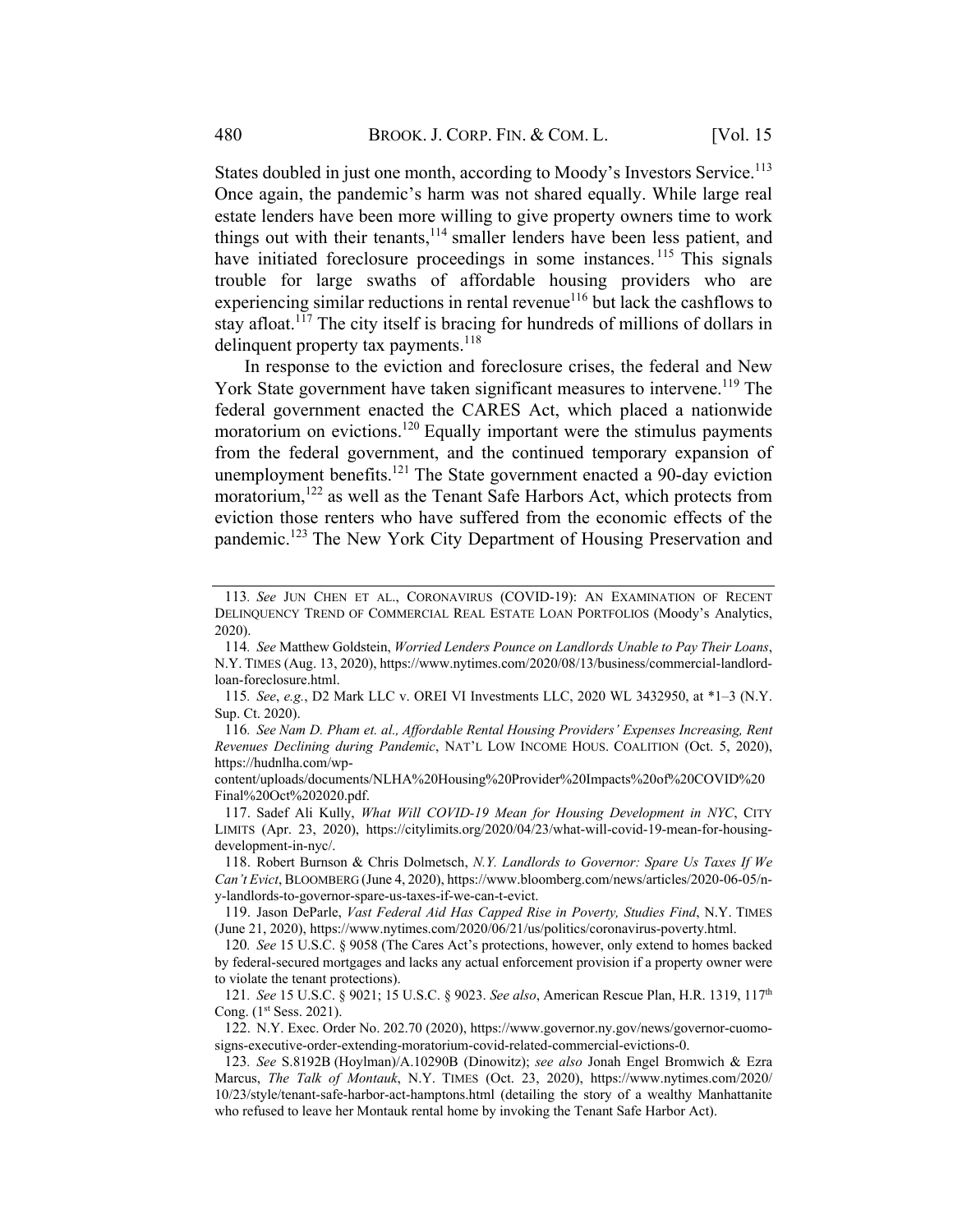Development (HPD) issued a request to the owners of city-funded buildings with income-targeted housing to allocate 30% of their apartments for homeless people.<sup>124</sup> To do this, the city allocated additional rental voucher money for HPD to pay the rent of formerly homeless individuals living in these units.<sup>125</sup> While there was no legal mechanism to require the owners' compliance, the head of the New York State Association for Affordable Housing promoted the program to all its members anyway.  $126$  These measures have been effective in delaying widespread evictions, $127$  but they fail to address the accruing debt low-income individuals face, and the generational poverty that will continue to develop as a consequence.<sup>128</sup> These actions were intended to act as relief measures until the virus subsided and the economy returned to health,  $129$  but the pandemic has continued, the economy has not returned back to life, and millions remain unemployed and underemployed.<sup>130</sup> As the shutdown continued through 2021, it becomes clearer that renters, and predominantly people of color, were hit hardest by the pandemic and will face significant challenges after the economy recovers.<sup>131</sup>

<sup>124</sup>. See Sam Raskin, NYC asks affordable housing developers to house more homeless New Yorkers, CURBED (Apr. 17, 2020).

<sup>125</sup>. Id.

<sup>126</sup>. Id.

<sup>127</sup>. See Conor Dougherty, Millions of Evictions Are a Sharper Threat as Government Support Ends, N.Y. TIMES (Aug. 7, 2020), https://www.nytimes.com/2020/08/07/business/economy/ housing-economy-eviction-renters.html (detailing the impending economic fallout once the additional federal unemployment benefits run out, and the effects this will have on the housing market); see also SARAH STEIN & NISHA SUTARIA, HOUSING POLICY IMPACT: FEDERAL EVICTION PROTECTION COVERAGE AND THE NEED FOR BETTER DATA, FEDERAL RESERVE BANK OF ATLANTA (2020), https://www.frbatlanta.org/community-development/publications/partnersupdate/2020/covid-19-publications/200616-housing-policy-impact-federal-eviction-protectioncoverage-and-the-need-for-better-data.aspx.

<sup>128</sup>. See Gopal, supra note 111.

<sup>129</sup>. See Goldstein, supra note 114.

<sup>130.</sup> See Emily Cochrane, Jobless Benefits run out as Trump resists signing the relief bill, N.Y. TIMES (Dec. 27, 2020), https://www.nytimes.com/2020/12/26/us/politics/trump-unemploymentcoronavirus-aid.html.

<sup>131</sup>. See Who are the renters in America?, USA FACTS (Feb. 25, 2021), https://usafacts.org/ articles/who-is-renting-in-america-cares-act/.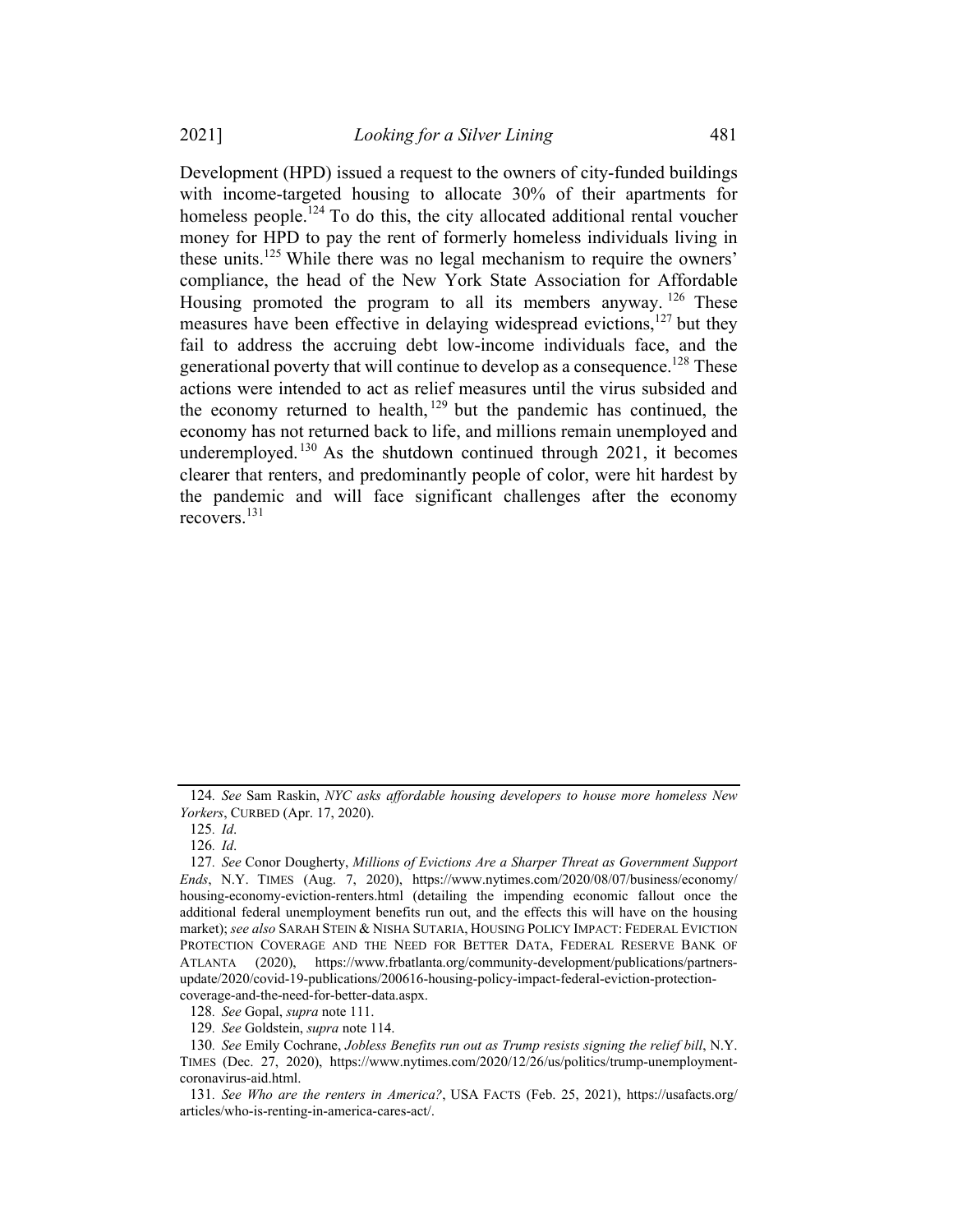#### B. COVID-19 CURTAILS DEVELOPMENT

On top of long-standing issues like rising rents and a growing homeless population, over the past few years, New York City has seen a decrease in new housing construction and an increase in vacant housing units.<sup>132</sup> This decrease in construction has been worsened by the pandemic. On March 20, 2020, in response to the city's initial outbreak, and to the large number of worksites that failed to report outbreaks, <sup>133</sup> Governor Cuomo issued the "New York State on PAUSE" executive order.<sup>134</sup> The order put a hold on any construction the city deemed "non-essential." <sup>135</sup> Essential construction included infrastructure projects, hospitals, homeless shelters, emergency repairs, and affordable housing units.<sup>136</sup> In response to these restrictions, some 900 appeals were filed with the Department of Buildings seeking exemption from the ruling that deemed them nonessential.<sup>137</sup> Then, on June 8, 2020, all of New York City's construction sites reopened,<sup>138</sup> and within days, work was underway on approximately 32,000 nonessential projects.<sup>139</sup> The combined effects of the recent downturn in construction and the government's shutdown produced an 8.5% decline in construction spending and a  $14\%$  decrease in construction jobs from the previous three years.<sup>140</sup> The New York Building Congress' Construction Outlook predicts that between 2020–2022 there will be 33% fewer new housing units constructed than compared to  $2017-2019$ <sup>141</sup>

Although affordable housing was deemed essential, there is widespread concern amongst developers about the economic viability of affordable

<sup>132.</sup> See generally NEW YORK CITY RENT GUIDELINES BOARD, 2019 HOUSING SUPPLY REPORT (2019) (detailing the rise in vacancies across New York City).

<sup>133.</sup> See Rosa Goldensohn, Construction Workers Still on Job Amid Coronavirus Concerns, THE CITY (Mar. 23, 2020), https://www.thecity.nyc/2020/3/23/21210413/construction-workers-still-onjob-amid-coronavirus-concerns.

<sup>134.</sup> N.Y. Exec. Order No. 202.6 (2020), https://www.governor.ny.gov/news/no-2026 continuing-temporary-suspension-and-modification-laws-relating-disaster-emergency.

<sup>135</sup>. See Alex Benarroche, What New York considers "essential construction" during COVID-19, LEVELSET (Apr. 10, 2020), https://www.levelset.com/news/construction-essential-businessnew-york/.

<sup>136.</sup> Amy Plitt & Caroline Spivack, Which NYC construction projects are 'essential' right now?, CURBED (Apr. 6, 2020), https://ny.curbed.com/2020/4/3/21206956/new-york-construction-sitesmap-coronavirus.

<sup>137</sup>. See C.J. Hughes, Construction in New York Limps Forward Despite Shutdown Order, N.Y. TIMES (Apr. 5, 2020), https://www.nytimes.com/2020/04/05/realestate/coronavirus-construction .html.

<sup>138</sup>. See Kim Slowey, New York City reopens nonessential construction work, CONSTRUCTION DIVE (June 8, 2020), https://www.constructiondive.com/news/new-york-city-reopens-nonessential -construction-work/579276/.

<sup>139</sup>. Id.

<sup>140</sup>. See NEW YORK BUILDING CONGRESS, 2020-2022 NEW YORK CITY CONSTRUCTION OUTLOOK (2020).

<sup>141</sup>. Id.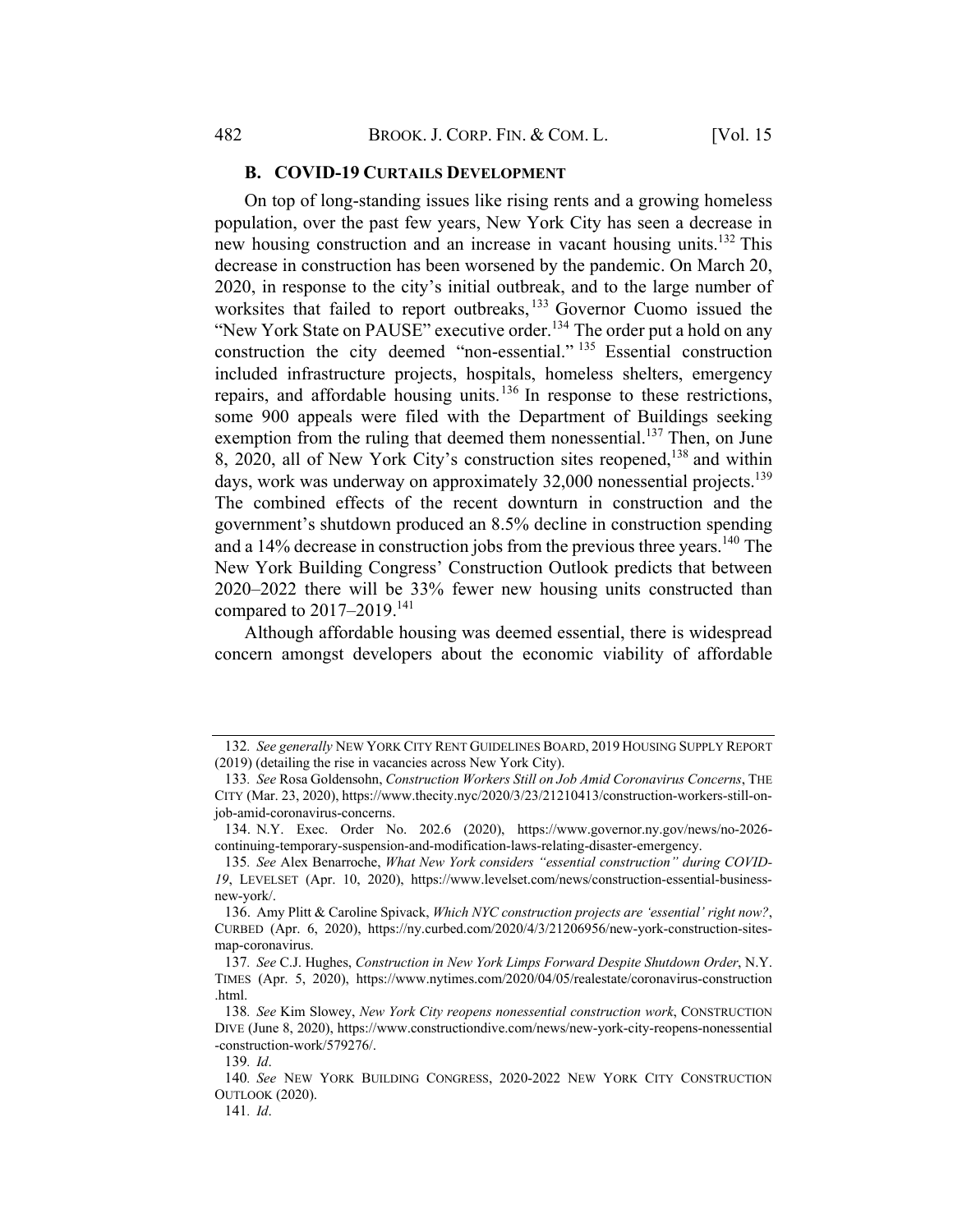housing development. <sup>142</sup> One cause of concern for affordable housing developers was the value of the Low-Income Housing Tax Credit (LIHTC). The LIHTC program provides a reduction in federal income tax liability for investors in rental housing that serves low and very low-income households.<sup>143</sup> The IRS allocates tax credits to a developer based on the percentage of units that are affordable within a new development.<sup>144</sup> The developer is then able to sell these tax credits to corporate investors to raise the equity that is used towards constructing the project.<sup>145</sup> As a result of a tax credit investment, investors usually garner a significant percentage of equity in the project that helps finance the project while also obtaining a reduction in their federal income taxes.<sup>146</sup> Despite the value of these tax credits dropping precipitously in the 2008 recession, experts indicate that their value has stayed strong during the pandemic.<sup>147</sup> Developers hope this will keep the private sector's interest in affordable housing development at the same heights as seen in 2019.

#### C. SURROUNDING SUBURBS EXPERIENCE A HOUSING BOOM

There is concern about the pandemic's segregating effect on New York City's suburbs as well. Since the onset of the pandemic, there has been a housing boom in the suburbs surrounding New York City.<sup>148</sup> Despite 50% of Americans believing it is a bad time to purchase a house, <sup>149</sup> record-low interest rates have driven Americans with economic means to spread out into the suburbs and avoid urban congestion. <sup>150</sup> While signed sales contracts for condos and co-ops in New York City fell 60% in 2020 from a year earlier, <sup>151</sup> deals for single-family homes doubled in Westchester County and Fairfield

<sup>142</sup>. See, e.g., Jennifer Castenson, The Pandemic Threatens the Already Vulnerable Affordable Housing Crisis, FORBES (Oct. 12, 2020), https://www.forbes.com/sites/jennifercastenson/2020/ 10/12/the-pandemic-threatens-the-already-vulnerable-affordable-housing-

crisis/?sh=dd2652c393d3.

<sup>143.</sup> FURMAN CENTER FOR REAL ESTATE & URBAN POLICY, THE EFFECTS OF THE LOW-INCOME HOUSING TAX CREDIT (2017).

<sup>144</sup>. Id.

<sup>145</sup>. Id.

<sup>146</sup>. See id.

<sup>147</sup>. See Beth Mattson-Teig, The LIHTC Market Weathers COVID-19 Pressures, NAT'L REAL EST. INV. (June 1, 2020), https://www.nreionline.com/investment/lihtc-market-weathers-covid-19 pressures.

<sup>148</sup>. See, e.g., Prashant Gopal & John Gittelsohn, Urban Exiles are Fueling a Suburban Housing Boom Across the U.S., BLOOMBERG BUS. (Aug. 20, 2020), https://www.bloomberg .com/news/articles/2020-08-20/covid-pandemic-fuels-u-s-housing-boom-as-urbanites-swarmsuburbs?sref=OH7mKQXK.

<sup>149.</sup> Jeffrey M. Jones, New Low in U.S. Say It Is a Good Time to Buy a House, GALLUP (Apr. 24, 2020), https://news.gallup.com/poll/309215/new-low-say-good-time-buy-house.aspx.

<sup>150.</sup> See Gopal & Gittelsohn, supra note 148.

<sup>151.</sup> Oshrat Carmiel, Manhattan Lags With Suburban Shift Fueling Region's Home Sales, BLOOMBERG (Aug. 6, 2020), https://www.bloomberg.com/news/articles/2020-08-06/manhattanlags-with-suburban-shift-fueling-region-s-home-sales?sref=OH7mKQXK.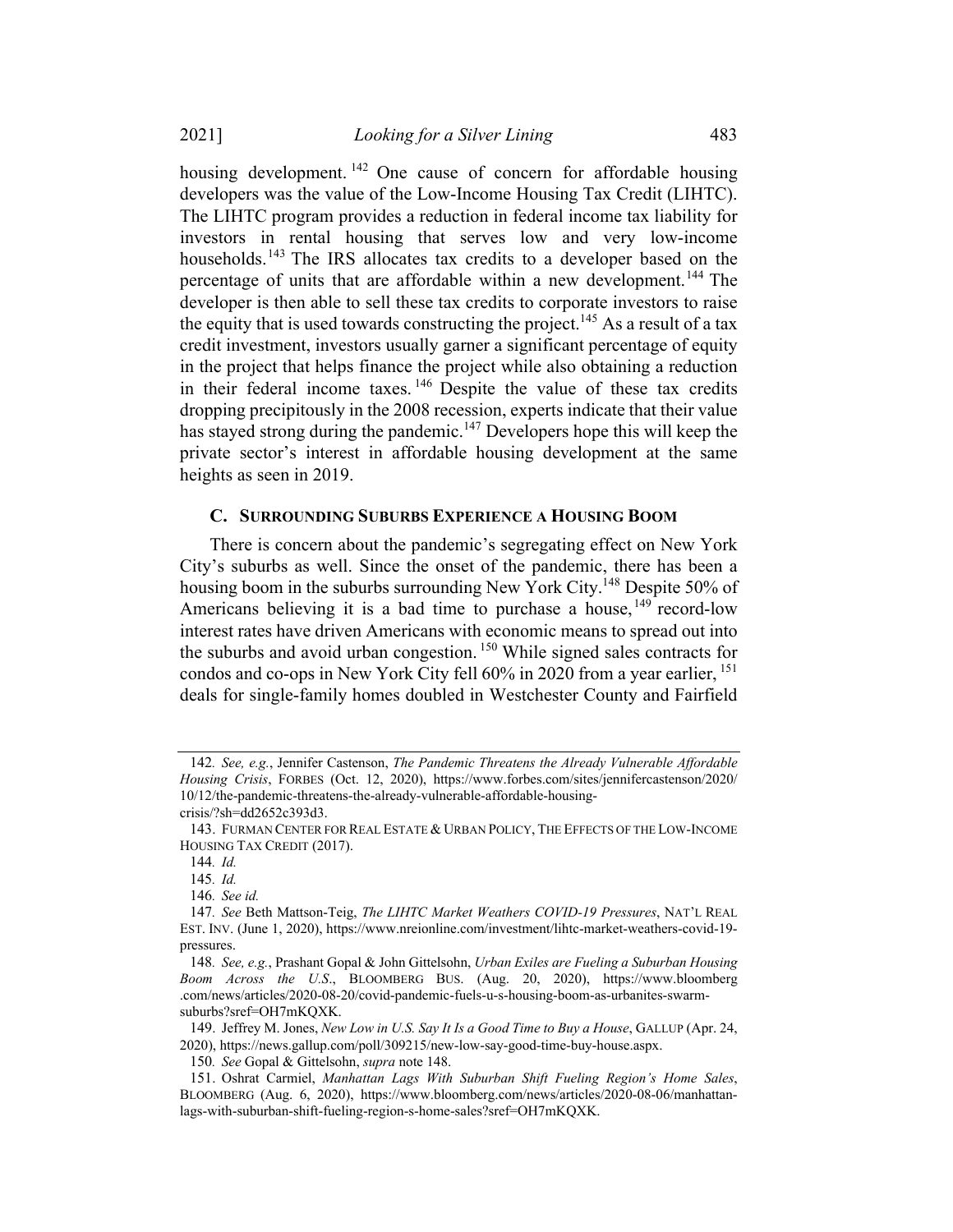County, Connecticut.<sup>152</sup> The increased demand is causing significant supply shortages for builders and has resulted in price increases in new developments. <sup>153</sup> This increased demand drives home prices up and further prevents low-income families from being able to purchase these singlefamily homes.<sup>154</sup> In fact, the majority of New Yorkers who fled were from the city's wealthiest neighborhoods, with more than half of the residents from these neighborhoods being white and earning over  $$100,000$  annually.<sup>155</sup> The mass exodus and resultant loss of high-income taxpayers, which could exacerbate ballooning state and city budget holes, caused New York lawmakers to panic.<sup>156</sup>

In an increasingly diversifying city,<sup>157</sup> this widespread migration out of the city further isolates poverty and entrenches New York's alreadysegregated suburban landscape.<sup>158</sup> As wealthy residents leave New York City, they take significant portions of their tax revenue with them. The resulting reduction in the city's revenue will have dramatic effects on New York's public housing stock.<sup>159</sup> Combined with the disproportionate toll of COVID-19 on the Black community,<sup>160</sup> there is concern that New York's

158. See BEEN, supra note 1; see also Talmon Joseph Smith, New York is Dead … to Whom? We've Seen New York's White Flight Before, THE ATLANTIC (Aug. 26, 2020), https://www.theatlantic.com/culture/archive/2020/08/new-york-dead-to-whom/615673/.

159. See Dana Rubinstein, 'We're at War': New York City Faces a Financial Abyss, N.Y. TIMES (Sept. 28, 2020), https://www.nytimes.com/2020/09/28/nyregion/nyc-budget-coronavirus.html (detailing the economic windfall of the pandemic, and the resulting loss in personal tax revenue from the evacuation of wealthy residents).

<sup>152</sup>. See Gopal & Gittelsohn, supra note 148.

<sup>153</sup>. See Prashant Gopal, U.S. Housing Boom Threatened by Short Supply of Homes to Buy, BLOOMBERG (Sept. 25, 2020), https://www.bloomberg.com/news/articles/2020-09-25/housingboom-in-u-s-threatened-by-shortage-of-available-homes?sref=OH7mKQXK.

<sup>154</sup>. Id.

<sup>155</sup>. See Kevin Quealy, The Richest Neighborhoods Emptied Out Most as Coronavirus Hit New York City, N.Y. TIMES, May 15, 2020, https://www.nytimes.com/interactive/ 2020/05/15/upshot/who-left-new-york-coronavirus.html; MICHAEL HENDRIX, A SURVEY OF NEW YORK CITY'S HIGH-INCOME EARNERS: THE FUTURE OF WORK AND THE QUALITY OF LIFE, MANHATTAN-INSTITUTE (Sept. 16, 2020), https://www.manhattan-institute.org/survey-nyc-highincome-earners-future-work-and-quality-life (surveying New York City residents to find out who fled, and combining these analytics with racial and economic breakdowns of neighborhoods based on previous censuses).

<sup>156</sup>. See Luis Ferré-Sadurní & Jesse McKinley, Tax the Ultrarich? Cuomo Resists, Even With a \$14 Billion Budget Gap, N.Y. TIMES (Sept. 7, 2020), https://www.nytimes.com/ 2020/09/07/nyregion/wealth-tax-budget-billionaires.html.

<sup>157.</sup> WILLIAM H. FREY, THE NATION IS DIVERSIFYING EVEN FASTER THAN PREDICTED, BROOKINGS INST. (July 1, 2020), https://www.brookings.edu/research/new-census-data-shows-thenation-is-diversifying-even-faster-than-predicted/ (detailing the diversification of America, particularly in cities like New York City and Los Angeles).

<sup>160.</sup> See Tucker, supra note 105; CUNY GRADUATE SCH. OF PUB. HEALTH AND HEALTH POL'Y, WORKING TO ADDRESS COVID-19 (2020), https://sph.cuny.edu/research/covid-19-trackingsurvey/september/.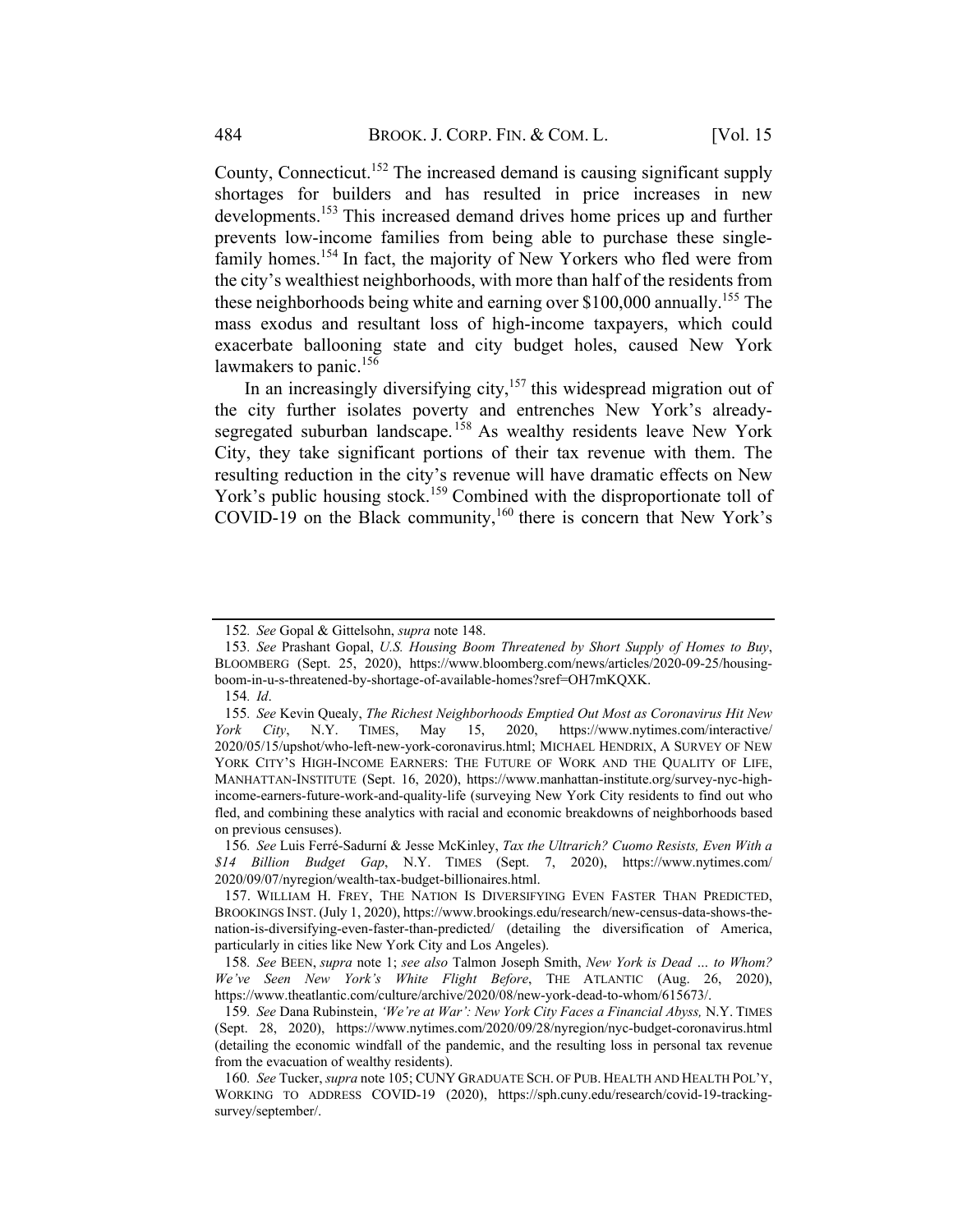housing will become further segregated.<sup>161</sup> Homeownership amongst the Black community was already on the decline.<sup>162</sup> Thus, the widespread housing inequities and segregation that existed in New York and New York City have been both highlighted and worsened by the pandemic.

#### III. APPROACHES OF OTHER JURISDICTIONS

Due to the disparate impact of COVID-19 on people of color, and the exacerbating effects it has had on inequality and racial segregation, New York State is being forced to confront its history of segregation. In response to the inequitable impact, the State must implement wide-ranging, ameliorative legislation that responds to the housing crisis before it becomes unsustainable. In considering what measures to take, the State should look to other jurisdictions across the United States that have been successful in combatting the housing crisis.

#### A. ACCESSORY DWELLING UNIT DEVELOPMENT

Some municipalities have attempted to increase their housing supply through the creation of accessory dwelling units (ADUs), with some states loosening regulatory restrictions on their construction, and others offering financial assistance to encourage their development.  $^{163}$  An ADU is a separate, self-contained housing unit that is located on the property of a single-family home but cannot be sold separately from the main structure.<sup>164</sup> These additional units make housing more affordable by providing property owners with the income needed to maintain their residence, pay their mortgage,<sup>165</sup> and, in some instances, enable them to live in neighborhoods with better schools and better access to quality healthcare.<sup>166</sup> In Portland,

<sup>161.</sup> Connor Maxwell, The Coronavirus Crisis is Worsening Racial Inequality, CTR. FOR AM. PROGRESS (June 10, 2020), https://www.americanprogress.org/issues/race/news/2020/06/10/ 486095/coronavirus-crisis-worsening-racial-inequality/.

<sup>162.</sup> Laurie Goodman, Jun Zhu & Rolf Pendall, Are gains in black homeownership history?, URB. INST. (Feb. 14, 2017), https://www.urban.org/urban-wire/are-gains-black-homeownership-history.

<sup>163.</sup> See Infranca, supra note 20 (citing Margaret Brinig & Nicole Stelle Garnett, A Room of One's Own? Accessory Dwelling Unit Reforms and Local Parochialism, 45 The Urb. Law. 519, 535 (2013) (discussing local and state efforts around ADU development)).

<sup>164</sup>. See generally John Infranca, Housing Changing Households: Regulatory Changes for Micro-Units and Accessory Dwelling Units, 25 STAN. L. & POL'Y REV. 53 (2014) (detailing the growth in popularity of ADUs, and the legislative changes making this growth possible).

<sup>165.</sup> Kathleen Pender, New California Housing Laws Make Granny Units Easier to Build, S.F. CHRON. (Dec. 3, 2016), https://www.sfchronicle.com/news/article/New-California-housing-lawsmake-granny-units-10688483.php (detailing the broad-scale, economic benefits low- and moderateincome households experience when allowed to maintain an additional dwelling unit on their singlefamily parcel).

<sup>166</sup>. See Infranca, supra note 20 (comparing the educational benefits derived from an increase in affordable housing development that is experienced both by the low-income students in these developments, and the region as a whole); see also Keith Ihlanfeldt & Tom Mayock, Affordable Housing and the Socioeconomic Integration of Elementary Schools, 58 J. OF REAL ESTATE FIN. &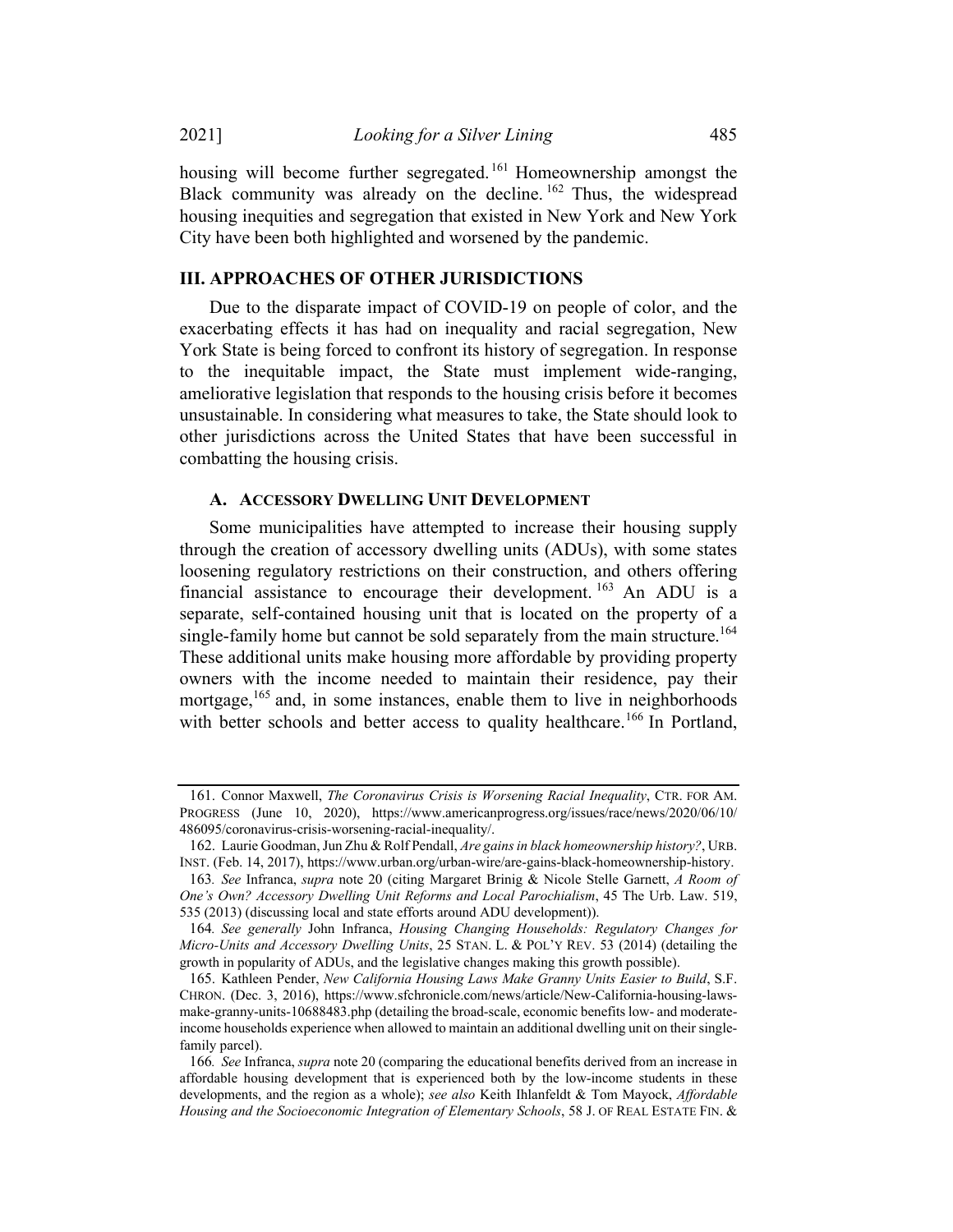Oregon, the city previously had ownership and setback requirements for ADUs to be developed. <sup>167</sup> Portland also required "dedicated off-street parking."168 These requirements hindered any widespread ADU development and restricted ADUs to properties with the space to construct new parking spots.<sup>169</sup> After Portland eliminated these requirements,<sup>170</sup> and waived various filing and development fees, <sup>171</sup> it saw a significant increase in ADU development.<sup>172</sup> In 2016, 615 new ADUs were issued permits which is an increase from eighty-six in  $2010$ .<sup>173</sup> By implementing these policies and removing some of these procedural hurdles, Portland has succeeded in encouraging ADU development as one method for combatting its housing crisis.

Other municipalities witnessed the success of Portland's ADU program and implemented their own ADU initiatives.<sup>174</sup> Many state governments limit the ability of local governments to prevent ADU development.<sup>175</sup> For example, the California State Legislature passed two new laws in 2016 that

169. See Infranca, Housing Changing Households, supra note 164. This creates both a special and financial burden for individualslooking to develop an ADU and further restricts these beneficial developments to a specific class of homeowner.

170. Steve Law, Fee Waiver for New Accessory Dwelling Units Fixed into Law, but There's a Fee to Get It, PORTLAND TRIB. (June 27, 2018), https://pamplinmedia.com/sl/399497-294774-feewaiver-for-new-accessory-dwellingunits-fixed-into-law-but-theres-a-fee-to-get-it.

171. Portland City Council, Resolution No. Substitute 37353 (adopted May 2, 2018), https://www.portlandoregon.gov/auditor/article/682997.

172. See Kim Moore, By the Numbers: Portland's Residential Housing Boom, OR. BUS. (Nov. 14, 2017), https://www.oregonbusiness.com/article/real-estate/item/18092-by-the-numbersportlands-residential-housing-boom

173. The Ascent of ADUs in Portland, ACCESSORYDWELLINGS.ORG (Feb. 27, 2017), https://accessorydwellings.org/2017/02/27/the-ascension-of-adus-in-portland/; See Infranca, supra note 20, at 859 (highlighting the increase of ADU permit applications in Portland since the restrictions were eased).

174. See Infranca, supra note 20, at 860–869 (discussing California, Vermont, Washington and Oregon's efforts to mirror Portland's ADU program); see also Jeff Ostrowski, Coronavirus sparks renewed interest in granny flats, in-law suites, THE OKLAHOMAN (Aug. 8, 2020), https:// oklahoman.com/article/5668406/coronavirus-sparks-renewed-interest-in-granny-flats-in-lawsuites.

175. See Pender, supra note 165 (explaining that any California cities or counties that have not adopted or amended a local ordinance that complies with the new, more permissive state ADU law will have to follow the state law until they approve a compliant one); see also Margaret Brinig & Nicole Stelle Garnett, A Room of One's Own? Accessory Dwelling Unit Reforms and Local Parochialism, 45 THE URB. LAW. 519-524 (2013).

ECON. 567 (July 9, 2017) (focusing on the effects on a school from an influx of low-income students).

<sup>167</sup>. See Bob Young, Big Interest in Little Backyard Houses: Will Seattle Ease the Rules?, SEATTLE TIMES (Dec. 19, 2015), https://www.seattletimes.com/seattle-news/politics/city-rulesamong-big-obstacles-for-little-houses/.

<sup>168</sup>. See Infranca, supra note 25, at 859. The requirement of "dedicated off-street parking" means that to construct an ADU, a property owner must construct additional parking space in their driveway. This requirement is in response to opposition from existing residents of a neighborhood, who often fear competition for on-street parking.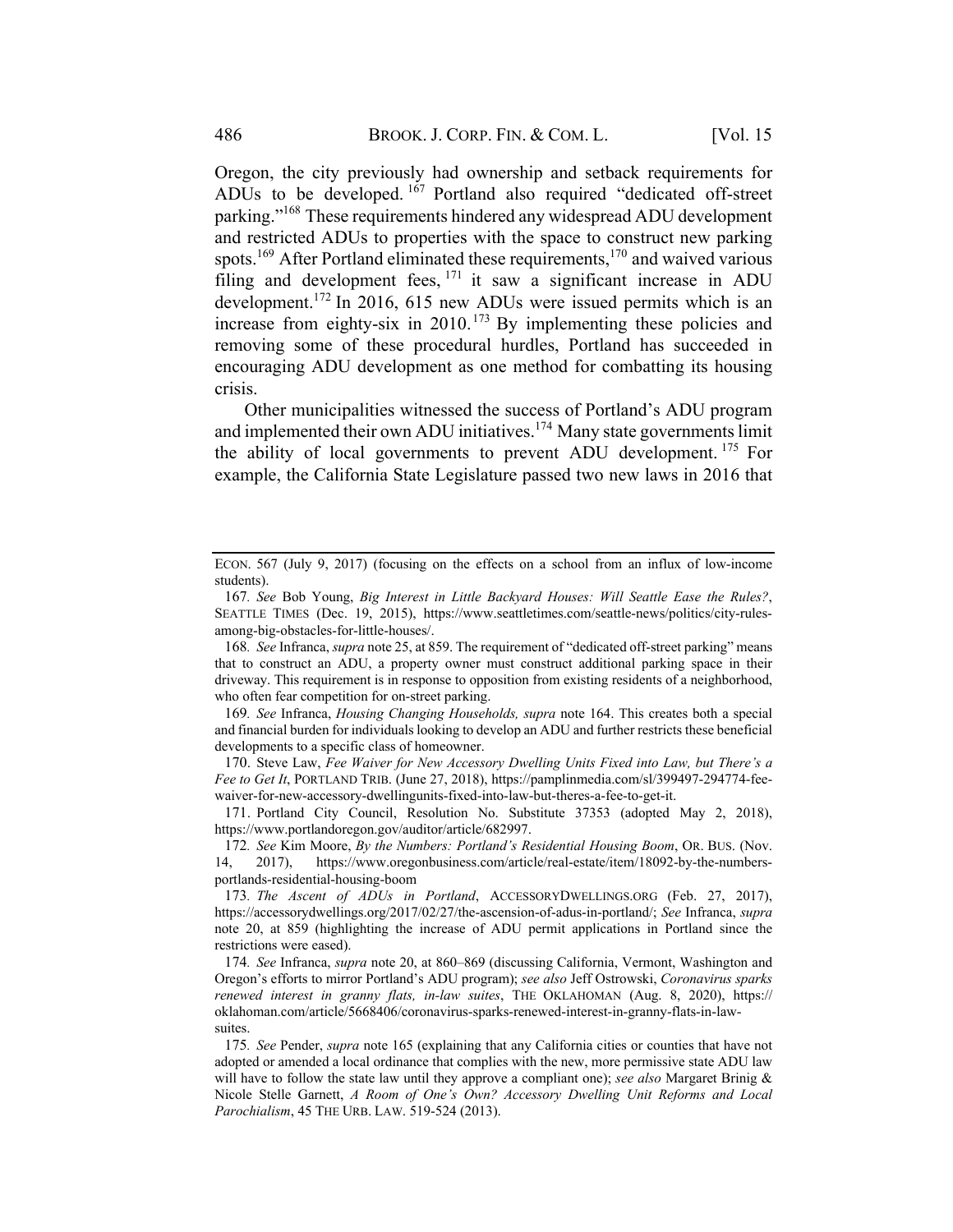2021] Looking for a Silver Lining 487

limit the extent to which localities can regulate ADUs.<sup>176</sup> One of the laws requires local governments to approve one ADU "per single-family lot if the unit is contained within the existing space of a single-family residence or accessory structure, has independent exterior access from the existing residence, and the side and rear setbacks are sufficient for fire safety."<sup>177</sup> The law also forbids municipalities from requiring parking if the ADU is located within one half-mile of public transit, one block from a car share vehicle, part of the existing primary residence or an existing accessory structure, located in a historic district, or if on-street parking permits are required but not offered to the ADU occupant. <sup>178</sup> Absent a broad scale rezoning, and subsequent demolition of single-family parcels, ADU development provides a plausible mechanism for increasing density in the suburbs of New York.

### B. JUDICIAL INTERVENTION IN THE HOUSING MARKET: THE MOUNT LAUREL DOCTRINE

Another avenue to combat the housing crisis comes from New Jersey's Mount Laurel doctrine which developed over the course of two judicial decisions between 1975 and 1983, intended to promote affordable housing development across the state.<sup>179</sup> Specifically, the doctrine gives developers the ability to appeal a local government's rejection of their proposed development. <sup>180</sup> In the first of these judicial decisions, *Mount Laurel* Township, the New Jersey Supreme Court held that, because zoning powers are delegated by the state to local authorities, courts must examine the effects of a municipalities' zoning ordinance on all the state's citizens, rather than those within "the borders of the particular municipality."<sup>181</sup> This ruling required local municipalities to develop, through their land-use regulations, low and moderate-income housing to meet the "present and prospective regional need."182 In the past, local governments used this language to reject proposed developments based on the potential impositions on traffic congestion and available street parking. <sup>183</sup> Following this decision, local municipalities were required to look to the whole region's housing needs.<sup>184</sup> Additionally, the decision encouraged the local legislature to strike down

<sup>176</sup>. See Cal. S.B. 1069, 2015–2016 Leg., Reg. Sess. (Cal. 2016); see also A.B. 2299, 2015–2016 Leg., Reg. Sess. (Cal. 2016).

<sup>177</sup>. See Cal. S.B. 1069 (codified at CAL. GOV'T CODE § 65852.2(f)).

<sup>178</sup>. See Infranca, supra note 20, at 862 (quoting Cal. S.B. 1069 (codified at CAL. GOV'T CODE §65852.2(e)).

<sup>179.</sup> John M. Payne, Fairly Sharing Affordable Housing Obligations: The Mount Laurel Matrix, 22 W. NEW ENG. L. REV. 365 (2001).

<sup>180</sup>. See Robert C. Holmes, The Clash of Home Rule and Affordable Housing: The Mount Laurel Story Continues, 12 UNIV. CONN. L. REV. 325 (2018).

<sup>181.</sup> S. Burlington Cty. N.A.A.C.P. v. Mount Laurel Twp., 336 A.2d 713, 726 (N.J. 1975). 182. Id. at 713.

<sup>183</sup>. See Infranca, supra note 20 at 839, 849.

<sup>184</sup>. See S. Burlington Cty. N.A.A.C.P. v. Mount Laurel Twp., 336 A.2d 713, 724 (N.J. 1975).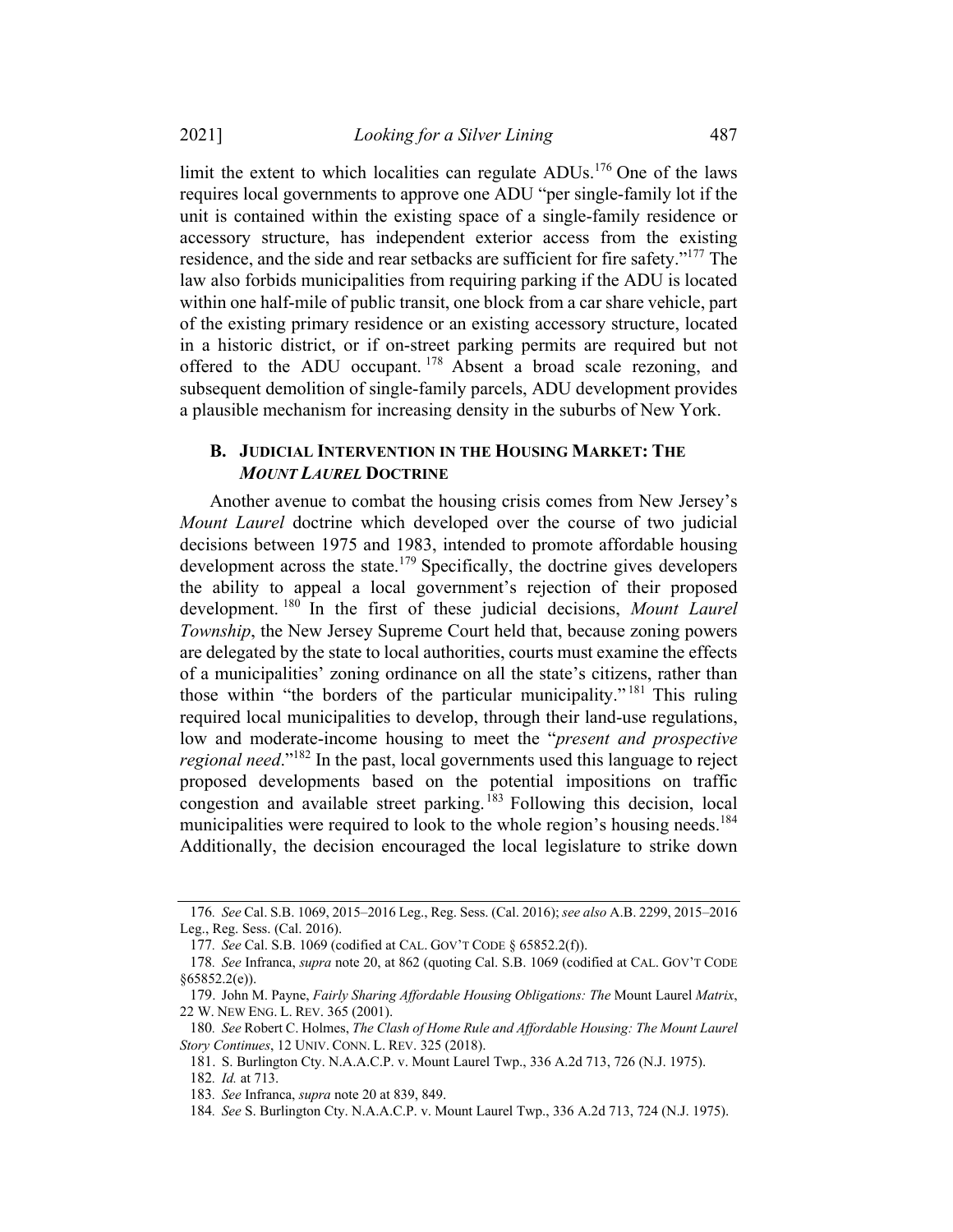local zoning regulations that were excluding new, denser developments by citing this "regional need" for housing.<sup>185</sup>

These doctrines had immense benefits both for the individuals in the affordable developments, and the communities as a whole. Studies have found that the residents of Mount Laurel's affordable housing developments have "higher rates of employment and family income and significantly lower rates of welfare dependency."186 Studies also found that the developments did not have a deleterious effect on property values and that taxes in the area did not go up.<sup>187</sup> Despite the evident benefits that integrated housing has provided its residents, New Jersey's elected branches found numerous creative ways to assist local governments in avoiding, or at least minimizing, their housing obligations under the law.  $188$  Furthermore, following *Mount Laurel II* in 1983, there was a prolonged period of inaction by the judiciary during which the courts failed to enforce the housing requirements on local municipalities.<sup>189</sup> This period of inaction similarly allowed New Jersey's Council on Affordable Housing (COAH) to avoid its Mount Laurel obligations.<sup>190</sup>

Recently, New Jersey courts have again become proactive in promoting municipalities' fair housing obligations. In 2011, the Appellate Division dismissed the COAH's willingness to allow municipalities to determine their own fair housing obligations. <sup>191</sup> In rejecting the COAH's practice, the court again asserted that land-use regulations that conflict with the general, regional welfare are unconstitutional.<sup>192</sup> Frustrated by local municipalities' failure to assist with the region's housing needs, as well as the legislature's failure to enforce their fair housing obligations, the New York courts should follow the lead of the New Jersey courts and enforce the obligations themselves.193

<sup>185.</sup> S. Burlington Cty. N.A.A.C.P. v. Mount Laurel Twp., 456 A.2d 390, 413–15 (N.J. 1983).

<sup>186</sup>. See Editorial, The Mount Laurel Doctrine, N.Y. TIMES (Jan. 28, 2013), https://www.nytimes.com/2013/01/29/opinion/the-mount-laurel-doctrine.html (quoting Douglas S. Massey, et. al., CLIMBING MOUNT LAUREL: THE STRUGGLE FOR AFFORDABLE HOUSING AND SOCIAL MOBILITY IN AN AMERICAN SUBURB (Princeton Review, 2013)).

<sup>187</sup>. See Editorial, The Mount Laurel Doctrine, N.Y. TIMES (Jan. 28, 2013), https://www. nytimes.com/2013/01/29/opinion/the-mount-laurel-doctrine.html.

<sup>188</sup>. See Holmes, supra note 180, at 349–56.

<sup>189</sup>. Id. at 348, 358.

<sup>190</sup>. Id. at 358.

<sup>191</sup>. Id. at 356–58 (discussing In re Adoption of N.J.A.C. 5:96 & 5:97, 15 A.3d 325, 456 (N.J. Super. Ct. App. Div. 2011)).

<sup>192</sup>. Id. at 360.

<sup>193.</sup> See Infranca, supra note 20, at 840–41 (citing to In re Adoption of N.J.A.C. 5:96 & 5:97, 110 A.3d at 42).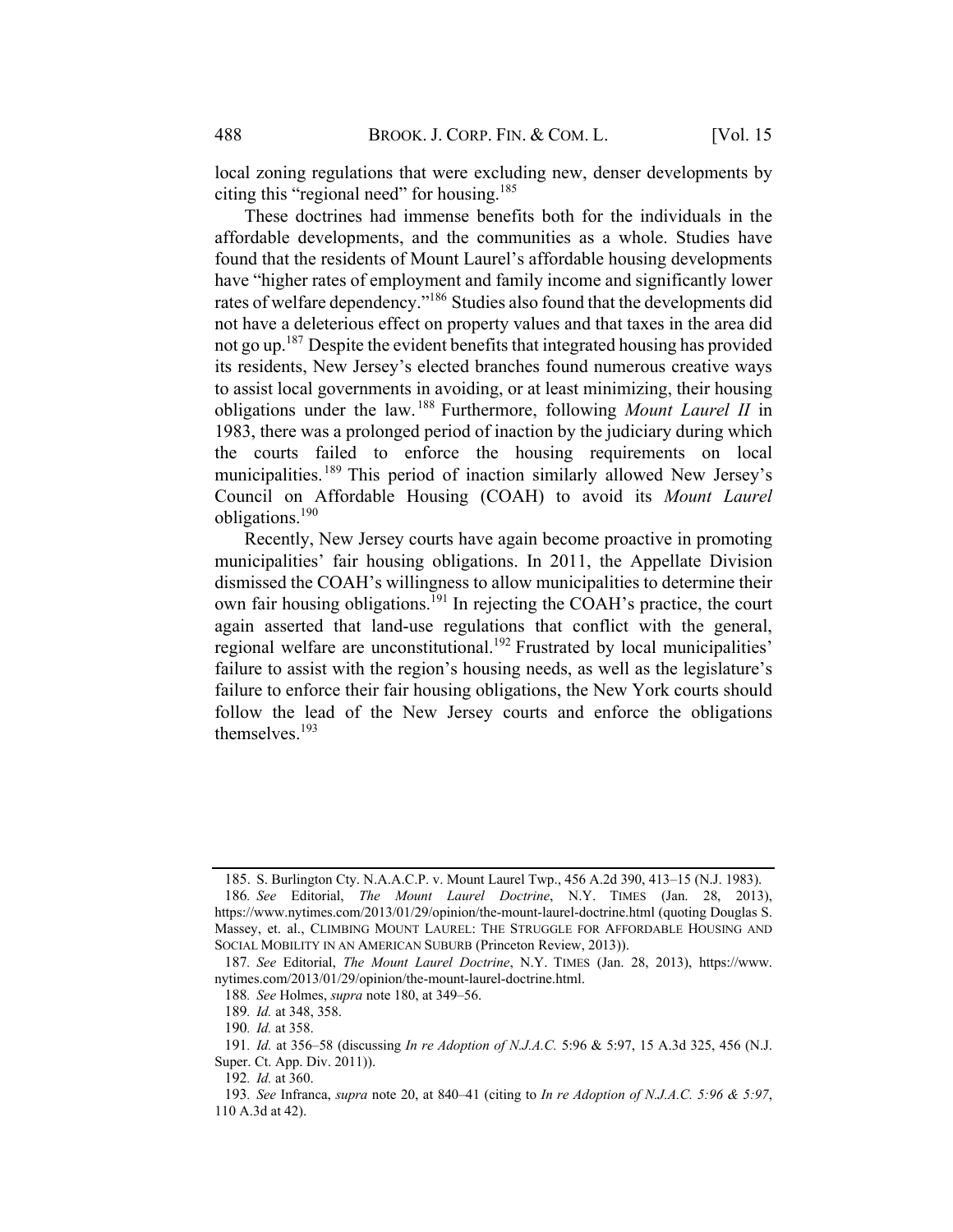#### C. CALIFORNIA'S RECENT STATEWIDE EFFORTS

In California, numerous municipalities have implemented measures to prevent developers from building new units within their jurisdictions.<sup>194</sup> This has forced city governments and Governor Gavin Newsom to implement measures to ameliorate what has become one of the most precarious housing situations in the country in ways that voters are not directly authorizing.<sup>195</sup> In Los Angeles, Mayor Eric Garcetti began the Transit Oriented Communities Program.<sup>196</sup> The program allows developers to upzone neighborhoods near major bus and train lines and incentivizes the inclusion of affordable units in the developments through tax breaks.  $197$  The goal is to reduce carbon emissions by encouraging public transit use while simultaneously tackling Los Angeles' housing shortage.<sup>198</sup> In July 2018, Los Angeles' City Council approved the Exposition Corridor Transit Neighborhood Plan, which would have built between 4,000–6,000 new housing units along five separate E Line transit stations.<sup>199</sup> However, over a year later, following a lawsuit by a community-based, anti-development non-profit, <sup>200</sup> not a single one of these units has been built. $^{201}$ 

California has also taken steps at the state level. In early 2020, the California State Legislature proposed SB-50 which would: (1) increase allowable building heights statewide to five stories near major public transit stops, and  $(2)$  allow multifamily apartments on most properties.<sup>202</sup> While the bill ultimately failed, $203$  it is indicative of the type of large-scale projects needed to address the affordability crisis. One year prior, Governor Newsom threatened to deny transportation funding to cities that failed to satisfy longer-term housing quotas.<sup>204</sup> In its own right, New York could take similar drastic action but has instead taken a hands-off approach to the local municipalities and smaller cities surrounding New York City.

<sup>194</sup>. Id. at 860–866 (detailing the efforts of local municipalities to restrict new development, and the statewide efforts to bypass these restrictions).

<sup>195</sup>. See Alissa Walker, The real reason California's upzoning bill failed, CURBED (Feb. 7, 2020), https://archive.curbed.com/2020/2/7/21125100/sb-50-california-bill-fail.

<sup>196</sup>. See Jarrett Hill, 'Fix the City' sues LA over program to build housing near transit hubs, KCRW: GREATER L.A. (Sept. 5, 2019), https://www.kcrw.com/news/shows/greater-la/will-las-furban-spread-statewide/fix-the-city-sues-la-over-program-to-build-housing-near-transit-hubs.

<sup>197</sup>. See Bianca Barragan, LA sued over plan to add density along Expo Line, CURBED (Oct. 30, 2018), https://la.curbed.com/2018/10/30/18043732/expo-line-lawsuit-transit-density.

<sup>198</sup>. See Jenna Chandler, California's transit density bill is back. What would it do to Los Angeles?, CURBED (Jan. 7, 2020), https://la.curbed.com/2020/1/7/21054886/california-transitdensity-bill-50.

<sup>199</sup>. See Barragan, supra note 197.

<sup>200</sup>. See Hill, supra note 196; see also Barragan, supra note 197.

<sup>201</sup>. See Walker, supra note 195.

<sup>202</sup>. Id.

<sup>203</sup>. Id.

<sup>204.</sup> Matt Levin, It's a Big Deal: Newsom's Housing Budget Explained, MERCURY NEWS (Jan. 14, 2019), https://www.mercurynews.com/2019/01/13/its-a-big-deal-newsoms-housing-budgetexplained/.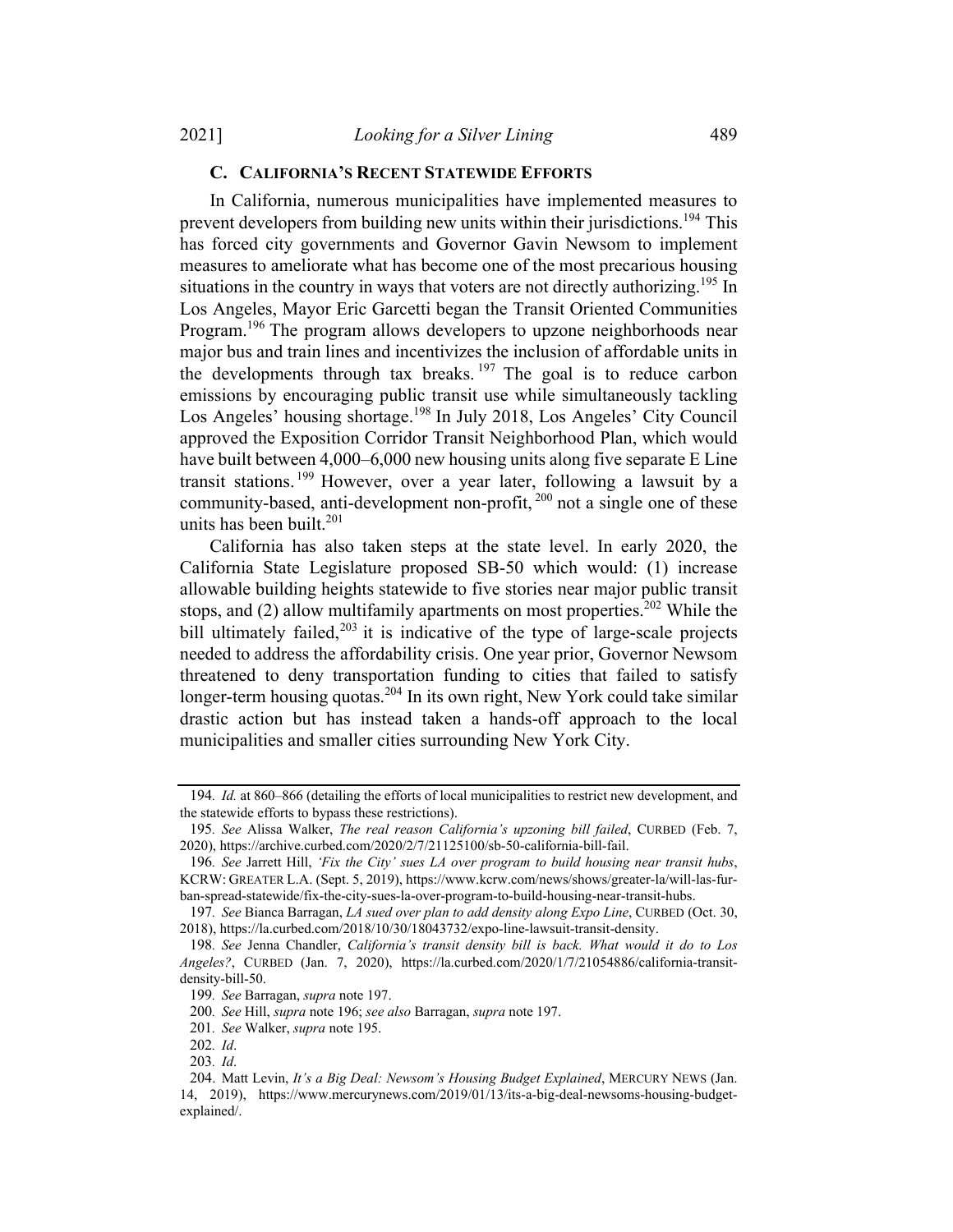#### D. ZONING AUTHORITY: STATE VS. LOCAL

Thirteen states have statutes or regulations that either expressly authorize inclusionary zoning or imply such authority by granting states broad powers to promote affordable housing.<sup>205</sup> The ability to implement inclusionary zoning policies in these states largely depends on state legislatures' willingness to enact zoning laws that conflict with local municipalities' policies and depends on the "home rule" powers that the municipalities possess.<sup>206</sup> "Home rule" describes the relationship between state and local government and the extent to which a state government delegates its powers to local governments.<sup>207</sup> In Connecticut, for example, municipalities derive their powers from the state legislature and are thus able to have these powers removed.208

New York State, conversely, has an "incentive zoning" statute that enables local planning and zoning commissions to provide incentives to developers but fails to require municipalities to provide these incentives.<sup>209</sup> By failing to require these developments, New York has allowed local municipalities to reject affordable housing proposals and zoning changes.<sup>210</sup> Furthermore, New York is a limited "home rule" state, with local municipalities holding structural and functional powers under the New York State Constitution which explicitly limits the legislature's ability to interfere with local affairs.<sup>211</sup> To effectively combat its housing crisis, New York State must look to the authority other states' constitutions grant to their legislatures, and New York's state courts must continue to examine restrictive zoning regulations in relation to the regional housing needs, as they have in the past. $212$ 

211. N.Y. CONST. art. IX, § 1, 2.

<sup>205.</sup> Timothy S. Hollister et al., National Survey of Statutory Authority and Practical Considerations for the Implementation of Inclusionary Zoning Ordinances, NATIONAL ASSOCIATION OF HOME BUILDERS, June 2007, at 2.

<sup>206</sup>. See Holmes, supra note 180, at 325 (2018).

<sup>207</sup>. Id. at 325–29 (2018).

<sup>208.</sup> Timothy S. Hollister et al., National Survey of Statutory Authority and Practical Considerations for the Implementation of Inclusionary Zoning Ordinances, NAT'L ASS'N HOME BUILDERS (June 2007), https://inclusionaryhousing.org/wp-content/uploads/2016/08/Hollister-etal.-2007-National-Survey-of-Statutory-Authority-and-Practic.pdf (Two municipalities in Connecticut have adopted inclusionary zoning ordinances, with Stamford's ordinance recently being amended to allow several new multi-family developments in its downtown area). 209. Id.

<sup>210</sup>. See, e.g., Lizabeth Cohen, The Doomed 1970's Plan to Desegregate New York's Suburbs, BLOOMBERG CITYLAB (Oct. 21, 2019), https://www.bloomberg.com/news/articles/2019-10- 21/why-fair-share-housing-failed-in-1970s-suburbia.

<sup>212</sup>. See, e.g., Berenson v. Town of New Castle, 341 N.E.2d 236, 242-243 (N.Y. 1975) (finding that any party may challenge a local zoning ordinance because it fails to account for the regional housing needs for multi-family housing development); see also, Matter of City of Rochester, 530 N.E.2d 202 (N.Y. 1988) (finding that a county's interest in development outweighs a local municipality's interest in restricting such development).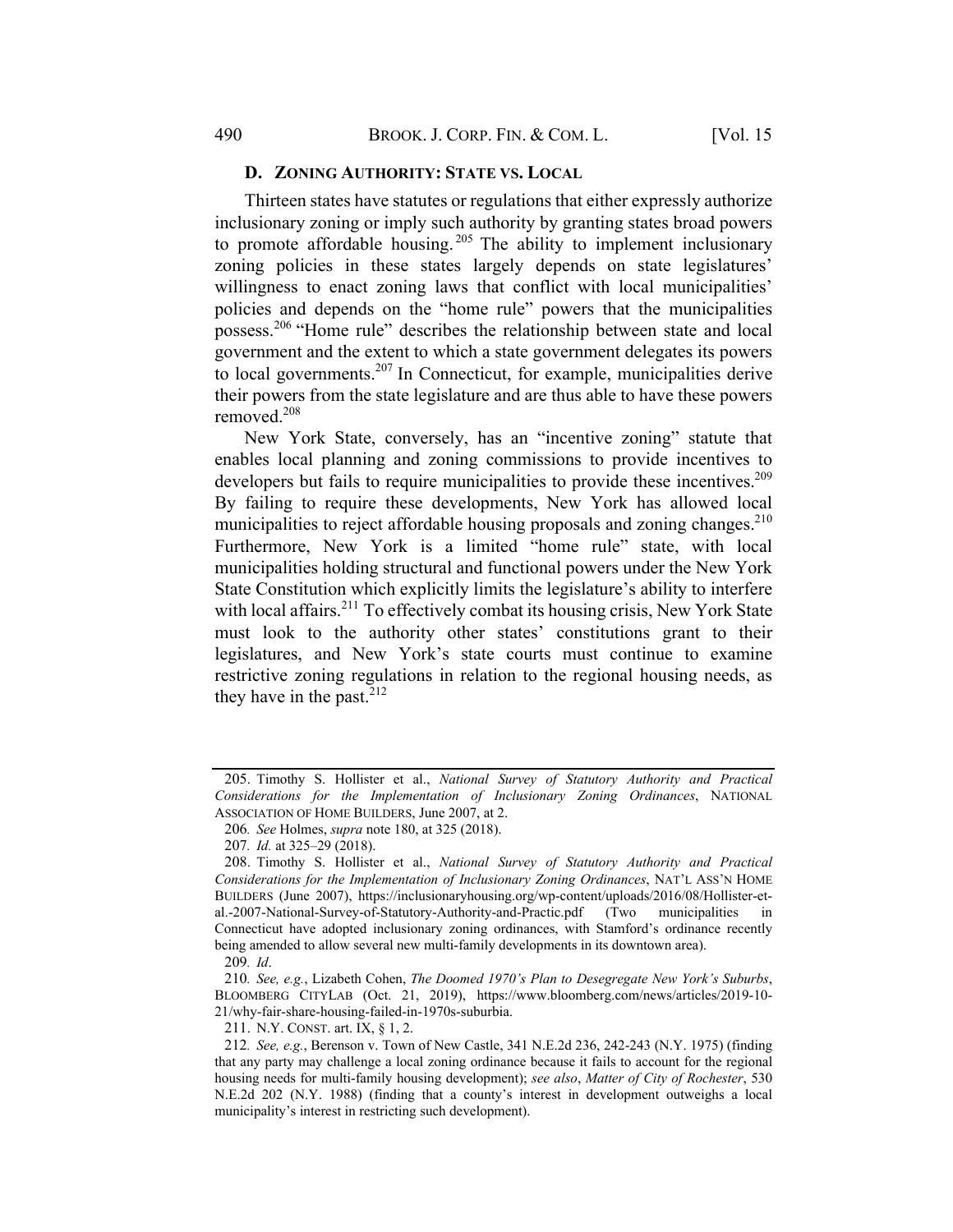# IV. THE IDEAL TIME TO REMEDY LONG-STANDING INEQUITIES IN HOUSING

In the wake of the pandemic's economic devastation and the modernday, pandemic-driven white flight to the suburbs, New York State must intervene in its housing market in a radical way. The pandemic's disproportionate impact on the black community shows that the need is not just to override challenges from neighborhood coalitions and historic preservation, but to address the racial segregation that serves as the foundation of New York State's housing infrastructure. The State must expand its housing authority to allow New York City developers to build beyond the confines of New York City and into the nearby suburbs. Similar to how the federal government took drastic action in the provision and financing of housing during the Great Depression, New York must respond to the pandemic's effects on the housing market by expanding its authority over local municipalities, eliminating procedural hurdles to new developments, and subsidizing localities willing to cooperate. Crucially, the State must do this while keeping in mind the segregating policies that permeated the federal government's approach during the Great Depression. New York must seize the unique moment that the pandemic has created to remedy the long-standing segregation and housing inequality in New York State.

#### A. AMEND THE NEW YORK STATE CONSTITUTION

The first step the State must take is to amend the New York State Constitution and expand its authority by limiting local municipalities' "home rule" authority. The New York State Constitution can be amended either by proposing an amendment in the legislature or through a convention, both of which require voter approval.<sup>213</sup> A State Constitutional Convention has not occurred since  $1967$ ,<sup>214</sup> and therefore a single amendment would likely be the appropriate route. New York State must amend Article IX of the New York State Constitution to further establish itself as a "Dillon's Rule" state, <sup>215</sup> and to limit municipalities' "home rule" powers. The "Dillon Rule" is derived from an 1868 decision issued by Judge John Dillon, which asserts that a municipal government may engage in activities only if it is specifically sanctioned by the State government.<sup>216</sup> While New York is considered a "Dillon's Rule" state, it has failed to exercise this authority over the housing decisions of local municipalities' governments. Currently, a large percentage

<sup>213</sup>. See Gerald Benjamin, The New York State Constitution: A Briefing Book, TEMPORARY STATE COMMISSION ON CONSTITUTIONAL REVISION 57, 64–66, 73 (1994).

<sup>214</sup>. See Richard I. Nunez, New York State Constitutional Reform – Past Political Battles in Constitutional Language, 10 WILLIAM & MARY L. REV. 366, 373 (1968).

<sup>215.</sup> N.Y. CONST. art. IX.

<sup>216</sup>. See Holmes, supra note 180, at 329–330.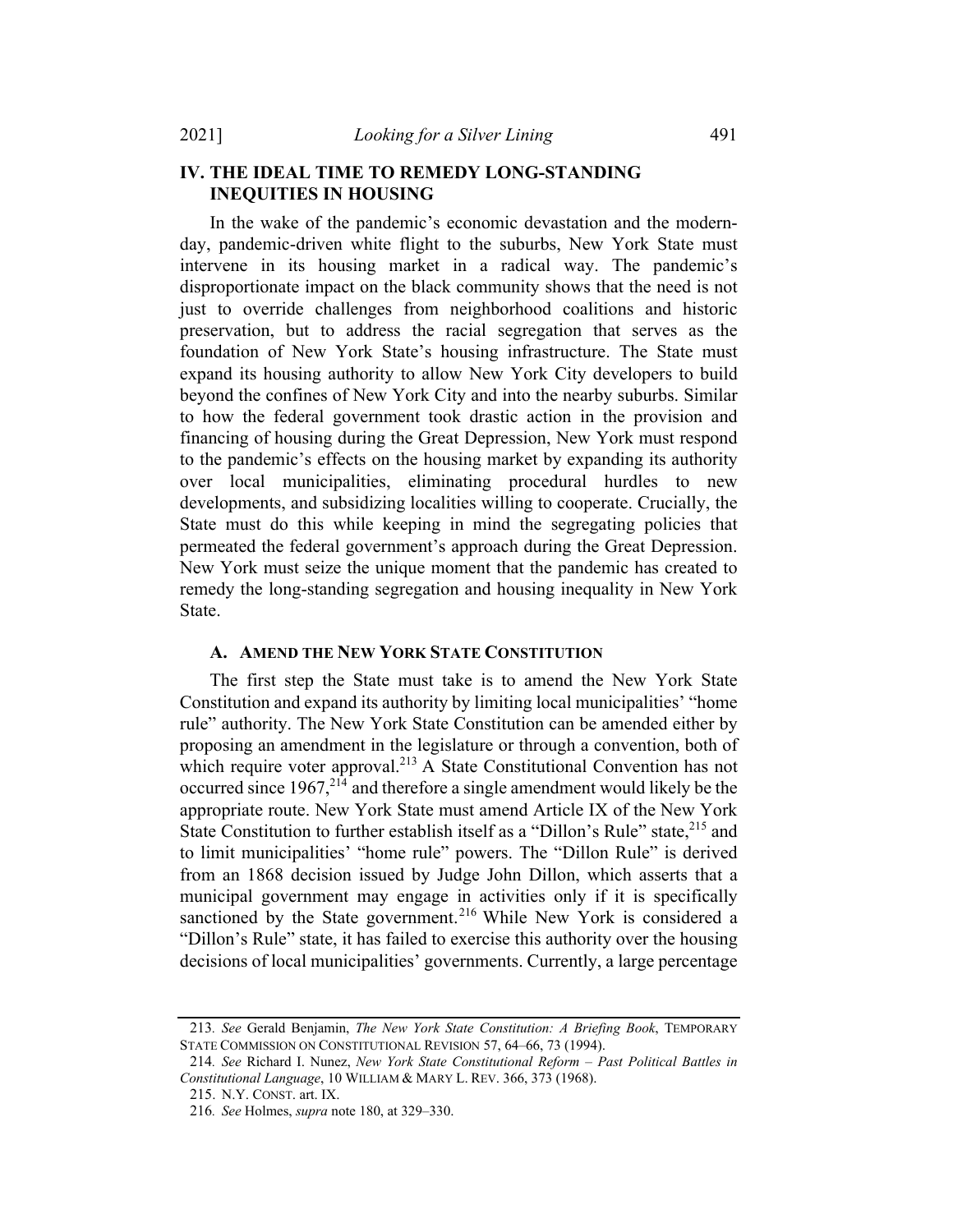of New York State's counties are exclusively zoned for single-family use and effectively use this zoning to restrict new developments.217 For example, in 2018 Nassau, Suffolk, and Westchester County permitted the development of just  $3,658$  new units for a combined population of 3.8 million people.<sup>218</sup> This lack of development restricts much-needed housing to the confines of New York City, and is indicative of the authority municipalities in these counties possess over the region's housing needs.

If New York succeeds in amending its constitution, it will be able to use cases like Anti-Discrimination Center and Mhany Management in Nassau and Westchester counties similar to how New Jersey used the Mount Laurel decisions. <sup>219</sup> While the practical effect of these decisions by the state judiciary remains questionable, <sup>220</sup> New York must continue to require municipalities' compliance with their fair housing obligations. Additionally, the court should use these decisions similar to how New Jersey courts used the Mount Laurel doctrine and must overturn any local zoning regulations having a deleterious effect on the general welfare of the state. Like the Second Circuit in Anti-Discrimination Center, New York State could overturn any local municipality's rejection of a proposed affordable housing development through an injunction, by citing to the regional housing needs and the greater welfare of the state. By establishing the precedent that these obligations will be enforced by the state courts, local governments will be forced to become proactive in meeting their fair housing obligations.

#### B. NEW YORK STATE'S ADU DEVELOPMENT

Amending the New York State Constitution will also allow the legislature to alter any overly burdensome ADU requirements imposed by many municipalities. There have been recent steps towards reducing the procedural hurdles that impede ADU development in places like Nassau and Westchester County.<sup>221</sup> For instance, in 2019, the Nassau County Board of

<sup>217</sup>. See Alanna Browdy & Arvind Sindhwani, Our Region Needs More Housing: End Single Family Zoning, REGIONAL PLAN ASS'N (2019), https://rpa.org/latest/lab/our-region-needs-morehousing-end-single-family-zoning.

<sup>218</sup>. See Eric Kober, And You, New York?, CITY-JOURNAL (Sept. 27, 2019), https://www.cityjournal.org/housing-accessory-dwelling-units.

<sup>219</sup>. See Mhany Mgmt., Inc. v. Cty. of Nassau, 819 F.3d 581 (2d Cir. 2016) (finding that a restrictive zoning ordinance is in violation of the Federal Housing Authority, and using this to enforce the development of affordable housing); see also U.S. ex rel. Anti-Discrimination Ctr. of Metro New York, Inc. v. Westchester Cty., N.Y., 668 F. Supp. 2d 548 (S.D.N.Y. 2009).

<sup>220.</sup> Editorial, Towns That Defy Fair-Housing Law, N.Y. TIMES, (July 27, 2016), https://www.nytimes.com/2016/07/27/opinion/towns-that-defy-fair-housing-law.html (quoting the Anti-Discrimination Center's executive director as saying that, despite the 750 homes being built, exclusionary zoning remains a problem in Westchester, and that many of the communities failed to enforce the consent decree's requirements).

<sup>221.</sup> See Suanne Thamm, Nassau County adopts accessory dwelling regulations, FERNANDINA OBSERVER (Mar. 14, 2019), https://fernandinaobserver.com/county-news/nassau-county-adoptsaccessory-dwelling-regulations/.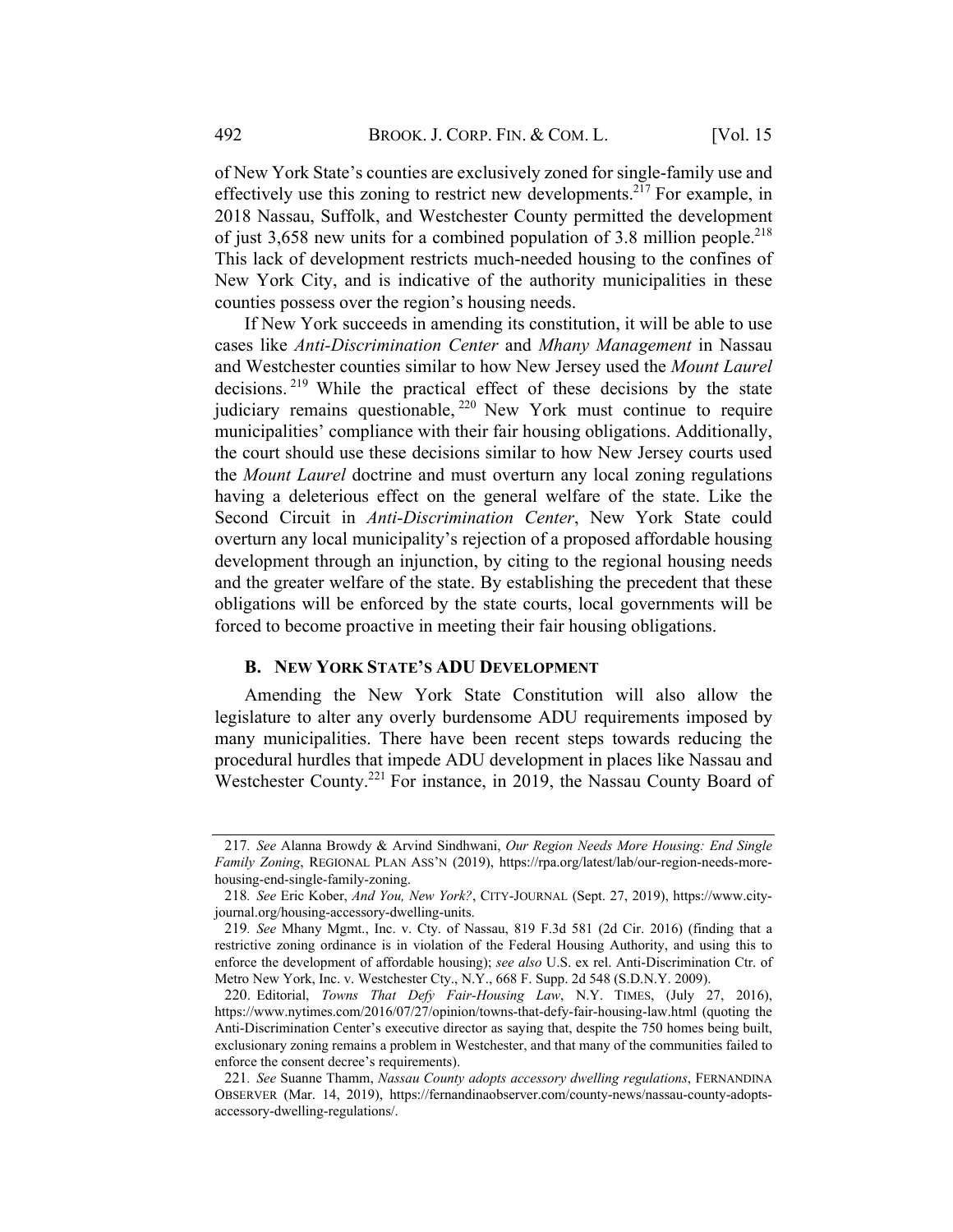County Commissioners voted to approve changes to the County Land Development Code (LDC) that would allow ADUs as a by-right use in any residentially-zoned district in Nassau County.<sup>222</sup> These measures, however, have not sparked the ADU boom seen in Portland, Oregon, and California. While they indicate a step towards easing restrictions, there are procedural and substantive requirements that still hinder the efficacy of these changes. Under the current LDC requirements, ADUs may only be used by family members, friends or caretakers, unless the main home on the parcel carries an active homestead exemption through the County Property Appraiser.<sup>223</sup> Furthermore, many municipalities in Nassau and Westchester County still impose off-street parking requirements.  $^{224}$  Lastly, to construct an ADU, there is a complex array of paperwork to be submitted to the relevant county building department.<sup>225</sup>

New York must follow the leads of Portland and California in eliminating a number of these hurdles that hinder ADU development throughout the State. For instance, similar to both Portland and California, New York State should limit municipalities' ability to impose parking requirements which add to the prospective construction costs for ADUs. The State could do this by allowing any ADU development so long as the newly constructed ADU is located within one half-mile of public transit, one block from a car share vehicle, is part of an already-existing structure, or is located in a historic district. While the State should expect to receive pushback from local municipalities and their constituents, they could combat this pushback by explicitly limiting the extent to which localities can regulate ADUs, similar to Portland's ADU laws.

If unable to pass an amendment of this import, New York State may also encourage ADU development by limiting the funding and subsidization of its public transit systems like the Long Island Railroad (LIRR). By some accounts, the LIRR is the most heavily subsidized of New York City's three major transit systems.<sup>226</sup> While taxes from both Nassau and Suffolk county contribute to covering the LIRR's operating costs, the majority of the subsidies come from taxes collected by the remainder of the New York City area.<sup>227</sup> Similar to California's proposal to withhold transportation funding, New York can restrict the distribution of State funds until local governments can establish how they are addressing the region's housing needs.

<sup>222</sup>. Id.

<sup>223</sup>. Id.

<sup>224</sup>. See Sabrina Sucato, Granny Pods Spark Controversy as Demand for Affordable Housing Continues, HUDSON VALLEY MAGAZINE (Dec. 27, 2018), https://hvmag.com/life-style/grannypods-spark-controversy-as-demand-for-affordable-housing-continues/.

<sup>225</sup>. See Thamm, supra note 221.

<sup>226</sup>. See Jim Brennan, LIRR's Heavy Subsidies and the Coming Debate over MTA Funding, GOTHAM GAZETTE (Jan. 10, 2019), https://www.gothamgazette.com/letters/130-opinion/8182-lirrs-heavy-subsidies-and-the-coming-debate-over-mta-funding.

<sup>227</sup>. Id.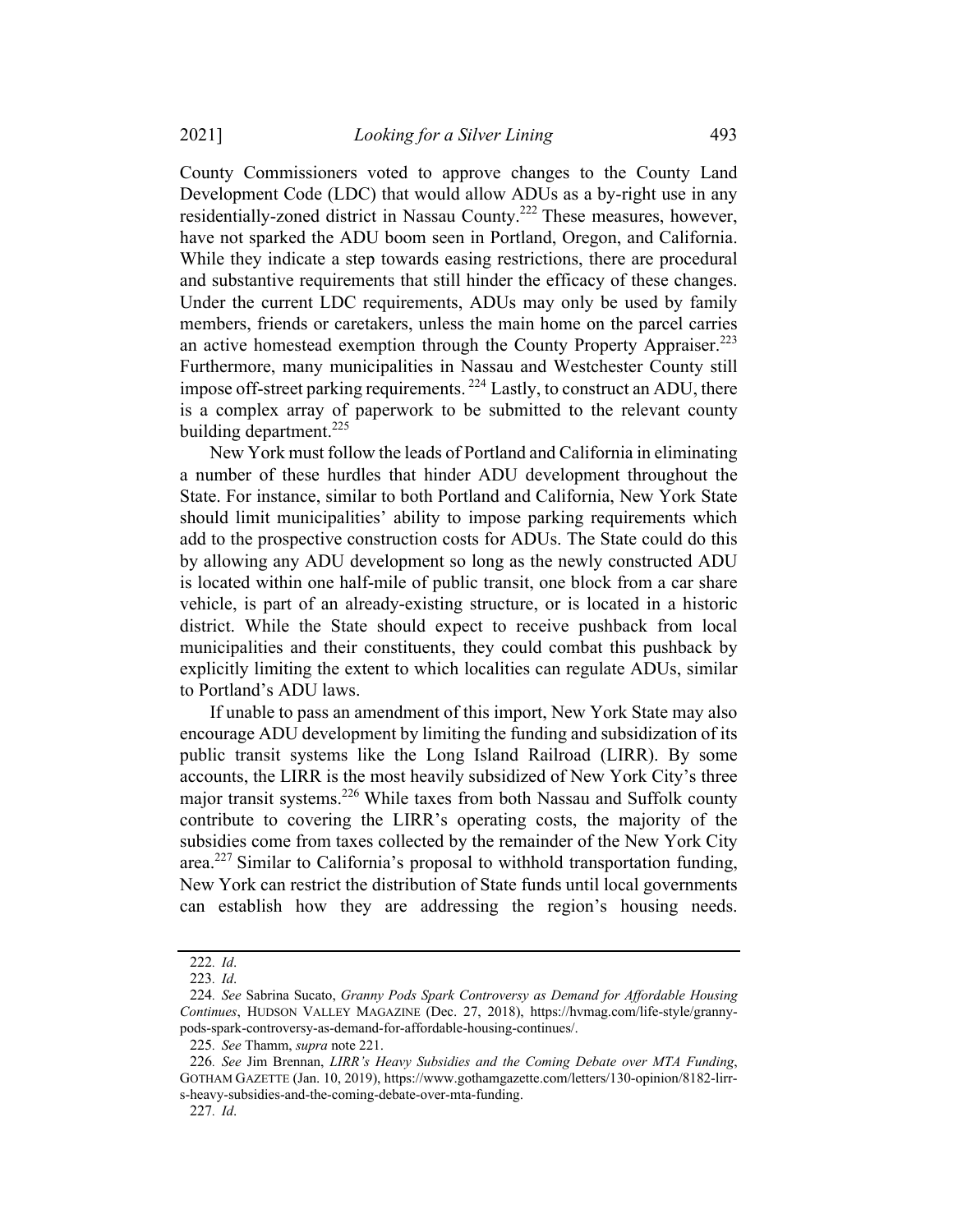Specifically, until Nassau and Suffolk counties can establish how they are affirmatively furthering fair housing in accordance with its Fair Housing Act obligations, New York State should restrict the financial assistance it offers to these suburbs.

These ADU proposals are not limited to the suburbs either; about 15% of New York City's residential land is zoned for single-family homes, particularly in Queens and Staten Island.<sup>228</sup> By offering a myriad of routes for homeowners to avoid the requirement of new, off-street parking to build an ADU, New York State could see growth in accessory dwelling structures similar to Portland.

#### C. THE RESPONSE IN NEW YORK CITY

In August 2020, the city's six-month Uniform Land Use Review Procedure (ULURP) relaunched virtually, after being shut down in March because of the pandemic.<sup>229</sup> ULURP is the process by which a developer proposes to build something that is outside an area's particular zoning designation.<sup>230</sup> The ULURP process is lengthy and complex and requires approval from the Department of City Planning (DCP), the City Planning Commission, and the City Council, and involves the advisory opinions of local community boards and the borough president.  $231$  In relaunching ULURP, the DCP announced it will focus its new proposals on city-backed affordable housing, climate-resilient infrastructure, and economic recovery projects.<sup>232</sup>

By prioritizing affordable housing and infrastructure, the city is attempting to lay the groundwork for its recovery over the long run.<sup>233</sup> In doing so, the city must avoid continuing to upzone communities of color. In the past, ULURP developed a reputation for excluding residents, particularly those in low-income communities of color, who often do not have the time or resources to attend the public hearings.  $234$  Since it is these same

<sup>228</sup>. See Kober, supra note 218.

<sup>229</sup>. See Caroline Spivack, As Rezoning Process Relaunches, New York Seeks to "Dismantle" Inequity, CURBED (July 30, 2020), https://ny.curbed.com/2020/7/30/21346424/new-york-city-landuse-review-ulurp-equity [hereinafter Rezoning Process Relaunches]

<sup>230</sup>. See Caroline Spivack, What is ULURP, and why should I care? NYC's land-use review process, explained, CURBED (Jan. 22, 2020), https://ny.curbed.com/2020/1/22/21073049/nyczoning-ulurp-land-use-review-city-council [hereinafter What is ULURP] (detailing the processes and procedural requirements to garner ULURP approval).

<sup>231</sup>. See id.

<sup>232</sup>. See Rezoning Process Relaunches, supra note 229; see also, DEP'T OF CITY PLANNING, WHAT IS NYC ENGAGE?, https://www1.nyc.gov/site/nycengage/index.page (attempting to foster public participation in the ULURP process).

<sup>233</sup>. See Rezoning Process Relaunches, supra note 229; see also Alexandra Lange, Is America's densest city ready to make room?, CURBED (Sept. 12, 2018), https://ny.curbed.com/2018/9/12/17841844/downtown-brooklyn-80-flatbush-building-yimby (discussing the difficulties affordable housing developersface when confronted by borough officials and community boards).

<sup>234</sup>. See Rezoning Process Relaunches, supra note 229.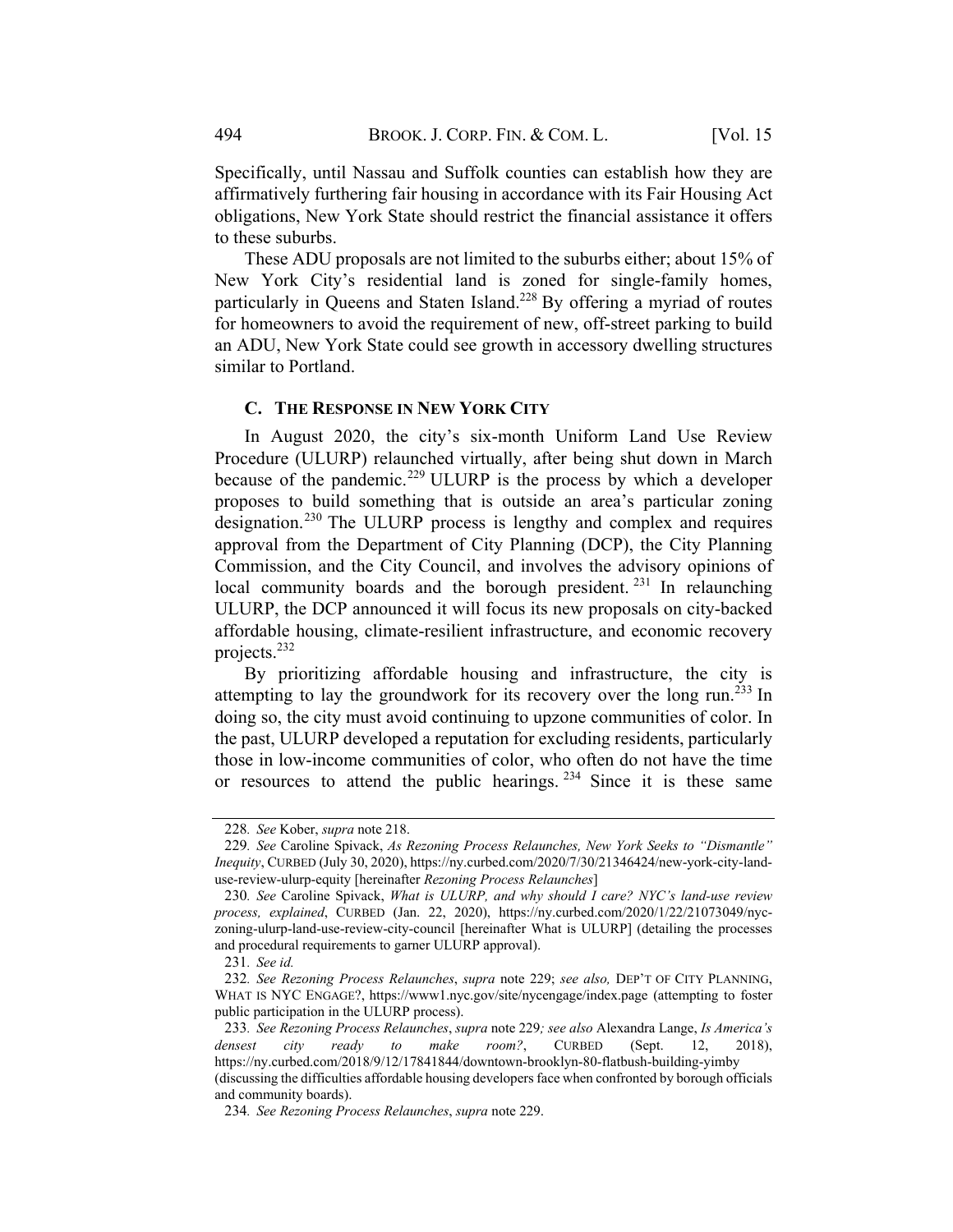communities that were hit hardest by the pandemic,  $235$  the DCP must prioritize racial equity in any new developments, and take steps to ensure that a diverse set of voices are heard throughout the planning process. In what will likely be the last major rezoning of the De Blasio Administration, New York is in the process of upzoning the Gowanus waterfront to develop a mixture of new housing and green infrastructure.<sup>236</sup> The eighty-block development plan in Gowanus is expected to create 8,200 new apartments by

2035, roughly a third of which will be set aside as affordable units.<sup>237</sup> Despite New York announcing its investments would be focused on areas hardest hit by COVID-19, Gowanus was not disproportionately affected by the pandemic.<sup>238</sup> Despite this, the decision to rezone Gowanus has been championed by those who felt New York City's rezonings were too often occurring in low-income communities of color.<sup>239</sup> Historically, the land-use review process has been accused of excluding these communities, who lack the time and resources to attend the ULURP public hearings.<sup>240</sup> By rezoning a middle-income, majority-white neighborhood, ULURP is attempting to bring affordable housing to neighborhoods that already have the infrastructure needed to develop a broad array of economic opportunities.<sup>241</sup> In the future, the city must continue to look to this project as a model for sustainable rezonings.

New York City is at a unique political moment, having put its land-use review process on hold for months, during which the city seemed to acknowledge the structural racism and land-use decisions that have segregated New York City.<sup>249</sup> By working to incorporate this understanding into the ULURP process, the city has the chance to implement changes to the inequitable, unsustainable housing situation we currently have.

#### **CONCLUSION**

COVID-19 and the government-imposed shutdown have caused significant disruption and economic uncertainty for the real estate industry.

<sup>235</sup>. See Kolata, supra note 101.

<sup>236</sup>. See Rezoning Process Relaunches, supra note 229 (detailing the various benefits the Gowanus neighborhood will receive from new development).

<sup>237.</sup> Caroline Spivack, City says Gowanus rezoning will create 8,200 new apartments, CURBED (Mar. 28, 2019), https://ny.curbed.com/2019/3/28/18285233/dcp-gowanus-brooklyn-rezoningcreate-8200-apartments.

<sup>238</sup>. See Rezoning Process Relaunches, supra note 229.

<sup>239</sup>. See Rezoning Process Relaunches, supra note 229; see also Caroline Spivack, How NYC rezonings spur 'racialized displacement' throughout the city, CURBED (Dec. 5, 2019), https://ny.curbed.com/2019/12/5/20995175/nyc-rezonings-racial-displacement-jumaane-williams [hereinafter How NYC rezonings spur] (detailing the pernicious effects of zoning, and the frequency with which low-income communities of color are the ones targeted for rezoning).

<sup>240</sup>. See How NYC rezonings spur, supra note 239; see also Rezoning Process Relaunches, supra note 229.

<sup>241</sup>. See Rezoning Process Relaunches, supra note 229.

<sup>&</sup>lt;sup>249</sup> See How NYC rezonings spur, supra note 239.